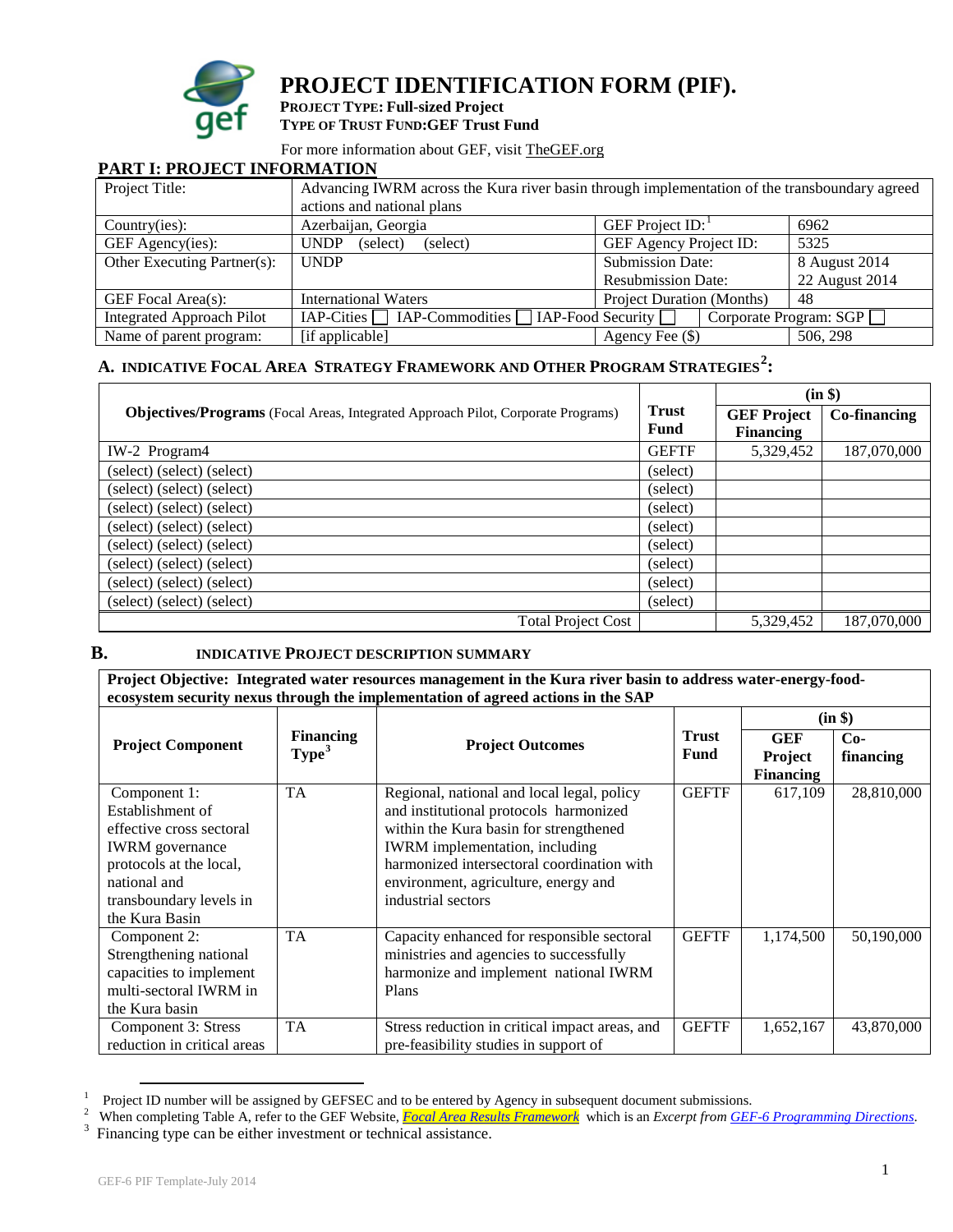| and pre-feasibility studies<br>to identify investment<br>opportunities for<br>improving river system<br>health                                                                                              |           | investment opportunities to improve river<br>system health                                                                                                                                                 |              |           |             |
|-------------------------------------------------------------------------------------------------------------------------------------------------------------------------------------------------------------|-----------|------------------------------------------------------------------------------------------------------------------------------------------------------------------------------------------------------------|--------------|-----------|-------------|
| Component 4: Targeted<br>stakeholder education<br>and involvement projects<br>to empower stakeholders<br>in implementing local /<br>national / transboundary<br>actions in support of SAP<br>implementation | <b>TA</b> | Academic, civil society, private sector, and<br>local communities gain practical sustainable<br>experience to validate their involvement in<br>national and regional IWRM applications<br>and innovations. | <b>GEFTF</b> | 816,621   | 8,430,000   |
| Component 5:<br>Enhancing science for<br>governance by<br>strengthening the<br>monitoring, information<br>management and data<br>analysis systems for<br><b>IWRM</b>                                        | <b>TA</b> | Azerbaijan and Georgia using integrated<br>monitoring, and implement data and<br>information management systems in support<br>of sustainable IWRM at national and<br>transboundary levels.                 | <b>GEFTF</b> | 815,272   | 55,770,000  |
|                                                                                                                                                                                                             | (select)  |                                                                                                                                                                                                            | (select)     |           |             |
|                                                                                                                                                                                                             | (select)  |                                                                                                                                                                                                            | (select)     |           |             |
|                                                                                                                                                                                                             | (select)  |                                                                                                                                                                                                            | (select)     |           |             |
|                                                                                                                                                                                                             | (select)  |                                                                                                                                                                                                            | (select)     |           |             |
|                                                                                                                                                                                                             | (select)  |                                                                                                                                                                                                            | (select)     |           |             |
|                                                                                                                                                                                                             |           | Subtotal                                                                                                                                                                                                   |              | 5,075,669 | 187,070,000 |
|                                                                                                                                                                                                             |           | Project Management Cost (PMC) <sup>4</sup>                                                                                                                                                                 | <b>GEFTF</b> | 253,783   |             |
|                                                                                                                                                                                                             |           | <b>Total Project Cost</b>                                                                                                                                                                                  |              | 5,329,452 | 187,070,000 |

If Multi-Trust Fund project :PMC in this table should be the total and enter trust fund PMC breakdown here ( )

<span id="page-1-0"></span> <sup>4</sup> For GEF Project Financing up to \$2 million, PMC could be up to10% of the subtotal; above \$2 million, PMC could be up to 5% of the subtotal. PMC should be charged proportionately to focal areas based on focal area project financing amount in Table D below.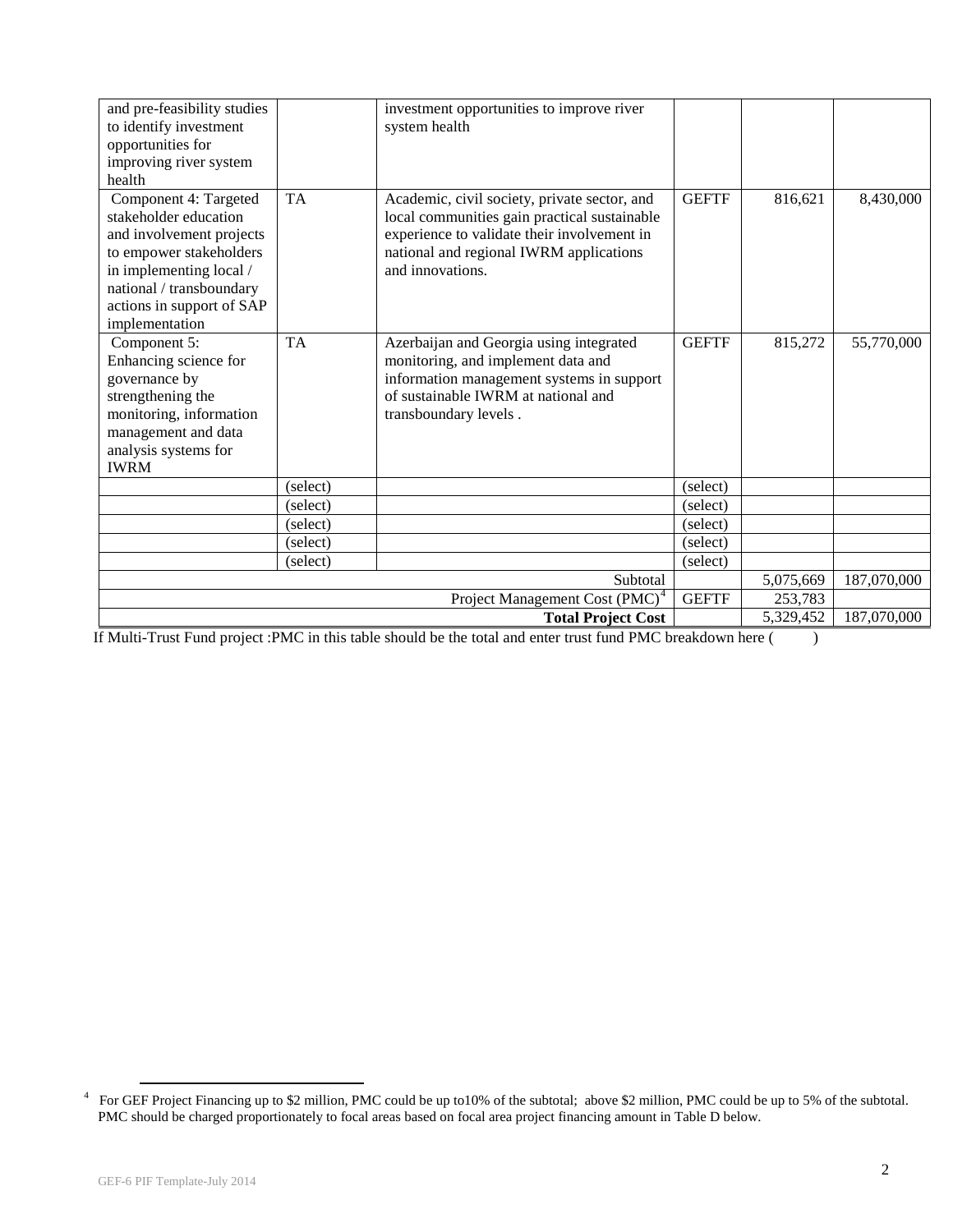## **C. INDICATIVE SOURCES OF [CO-FINANCING](http://gefweb.org/Documents/Council_Documents/GEF_C21/C.20.6.Rev.1.pdf) FOR THE PROJECT BY NAME AND BY TYPE, IF AVAILABLE**

| <b>Sources of Co-</b><br>financing | <b>Name of Co-financier</b>                 | Type of Co-<br>financing | Amount $(\$)$ |
|------------------------------------|---------------------------------------------|--------------------------|---------------|
| Recipient Government               | Ministry of Ecology and Natural Resources - | In-kind                  | 770,000       |
|                                    | Azerbaijan                                  |                          |               |
| <b>Recipient Government</b>        | Ministry of Environment and Natural         | In-kind                  | 770,000       |
|                                    | <b>Resources Protection Georgia</b>         |                          |               |
| Recipient Government               | Ministry of Emergency Situations Azerbaijan | Grants                   | 12,500,000    |
| Private Sector                     | AzerSu Joint Stock Company Azerbaijan       | Grants                   | 75,000,000    |
| Private Sector                     | AzAmelioration JSC Azerbaijan               | Grants                   | 28,580,000    |
| Donor Agency                       | <b>UNDP</b> Azerbaijan                      | Grant                    | 649,351       |
| Donor Agency                       | <b>UNDP</b> Georgia                         | Grant                    | 691,016       |
| Donor Agency                       | World Bank- Government of Georgia           | Grant                    | 63,000,000    |
| Donor Agency                       | EU Government of Georgia Tech Assist.       | Grant                    | 4,629,633     |
| Donor Agency                       | EUWI Azerbaijan                             | Grant                    | 240,000       |
| Donor Agency                       | <b>EUWI</b> Georgia                         | Grant                    | 240,000       |
| <b>Total Co-financing</b>          |                                             |                          | 187,070,000   |

Please include confirmed co-financing letters for the project with this form.

## **D. INDICATIVE TRUST FUND RESOURCES REQUESTED BY AGENCY(IES), COUNTRY(IES) AND THE PROGRAMMING OF FUNDS** a)

|                            |               |                                 |                             |                                |                                                  | (in \$)                     |                           |
|----------------------------|---------------|---------------------------------|-----------------------------|--------------------------------|--------------------------------------------------|-----------------------------|---------------------------|
| <b>GEF</b><br>Agency       | Trust<br>Fund | Country/<br>Regional/<br>Global | <b>Focal Area</b>           | <b>Programming</b><br>of Funds | <b>GEF</b><br>Project<br><b>Financing</b><br>(a) | Agency<br>Fee<br>$(b)^{b)}$ | <b>Total</b><br>$(c)=a+b$ |
| <b>UNDP</b>                | <b>GEFTF</b>  | $\boxtimes$<br>Regional         | <b>International Waters</b> | (select as applicable)         | 5,329,452                                        | 506,298                     | 5,835,750                 |
| (select)                   | (select)      |                                 | (select)                    | (select as applicable)         |                                                  |                             |                           |
| <b>Total GEF Resources</b> |               |                                 |                             | 5,329,452                      | 506,298                                          | 5,835,750                   |                           |

a) No need to fill this table if it is a single Agency, single Trust Fund, single focal area and single country project.

b) Refer to th[e Fee Policy for GEF Partner](http://www.thegef.org/gef/sites/thegef.org/files/documents/document/gef-fee-policy.pdf) Agencies.

## **E. PROJECT PREPARATION GRANT (PPG) [5](#page-2-0)**

Is Project Preparation Grant requested? Yes  $\boxtimes$  No  $\Box$  If no, skip item E.

## **PPG AMOUNT REQUESTED BY AGENCY(IES), TRUST FUND, COUNTRY(IES) AND THE PROGRAMMING OF FUNDS**

| <b>GEF</b>              | <b>Trust</b>  | Country/                |                             | <b>Programming</b>     |         | (in \$)                             |                             |
|-------------------------|---------------|-------------------------|-----------------------------|------------------------|---------|-------------------------------------|-----------------------------|
| Agency                  | <b>Fund</b>   | <b>Regional/Global</b>  | <b>Focal Area</b>           | of Funds               | PPG(a)  | Agency<br>$\text{Fe}^{\bullet}$ (b) | <b>Total</b><br>$c = a + b$ |
|                         |               |                         |                             |                        |         |                                     |                             |
| <b>UNDP</b>             | <b>GEF TF</b> | Regional Azerbaijan     | <b>International Waters</b> | (select as applicable) | 150,000 | 14.250                              | 164,250                     |
|                         |               | and Georgia $\boxtimes$ |                             |                        |         |                                     |                             |
| (select)                | (select)      |                         | (select)                    | (select as applicable) |         |                                     |                             |
| (select)                | (select)      |                         | (select)                    | (select as applicable) |         |                                     | $\Omega$                    |
| <b>Total PPG Amount</b> |               |                         |                             | 150,000                | 14.250  | 164,250                             |                             |

<span id="page-2-0"></span><sup>&</sup>lt;sup>5</sup> PPG requested amount is determined by the size of the GEF Project Financing (PF) as follows: Up to \$50k for PF up to \$1 mil; \$100k for PF up to \$3 mil; \$150k for PF up to \$6 mil; \$200k for PF up to \$10 mil; and \$300k for PF above \$10m. On an exceptional basis, PPG amount may differ upon detailed discussion and justification with the GEFSEC. <sup>6</sup>

<span id="page-2-1"></span><sup>&</sup>lt;sup>6</sup> PPG fee percentage follows the percentage of the Agency fee over the GEF Project Financing amount requested.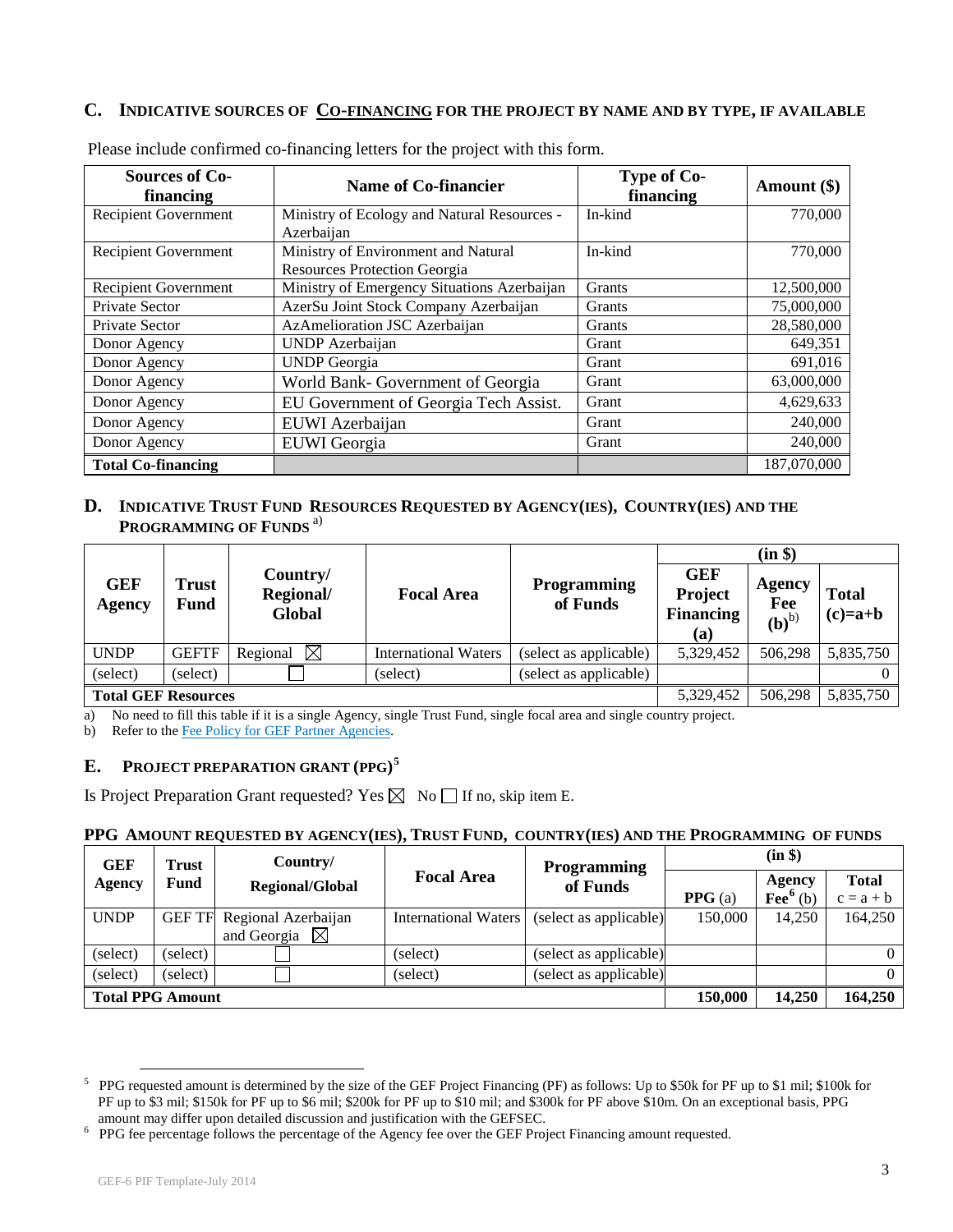## **F. PROJECT'S TARGET CONTRIBUTIONS TO GLOBAL ENVIRONMENTAL BENEFITS[7](#page-3-0)**

Provide the expected project targets as appropriate.

| <b>Corporate Results</b>                      | <b>Replenishment Targets</b>                       | <b>Project Targets</b> |
|-----------------------------------------------|----------------------------------------------------|------------------------|
| 1. Maintain globally significant biodiversity | Improved management of landscapes and              | (Enter number of       |
| and the ecosystem goods and services that     | seascapes covering 300 million hectares            | hectares)              |
| it provides to society                        |                                                    |                        |
| 2. Sustainable land management in             | 120 million hectares under sustainable land        | (Enter number of       |
| production systems (agriculture,              | management                                         | hectares)              |
| rangelands, and forest landscapes)            |                                                    |                        |
| 3. Promotion of collective management of      | Water-food-ecosystems security and conjunctive     | $\mathcal{I}$          |
| transboundary water systems and               | management of surface and groundwater in at        |                        |
| implementation of the full range of policy,   | least 10 freshwater basins;                        |                        |
| legal, and institutional reforms and          | 20% of globally over-exploited fisheries (by       | (Enter percent of      |
| investments contributing to sustainable use   | volume) moved to more sustainable levels           | fisheries, by volume)  |
| and maintenance of ecosystem services         |                                                    |                        |
| 4. Support to transformational shifts         | 750 million tons of $CO2e$ mitigated (include both | (Enter number of       |
| towards a low-emission and resilient          | direct and indirect)                               | tons)                  |
| development path                              |                                                    |                        |
| 5. Increase in phase-out, disposal and        | Disposal of 80,000 tons of POPs (PCB, obsolete     | (Enter number of       |
| reduction of releases of POPs, ODS,           | pesticides)                                        | tons)                  |
| mercury and other chemicals of global         | Reduction of 1000 tons of Mercury                  | (Enter number of       |
| concern                                       |                                                    | tons)                  |
|                                               | Phase-out of 303.44 tons of ODP (HCFC)             | (Enter number of       |
|                                               |                                                    | tons)                  |
| 6. Enhance capacity of countries to           | Development and sectoral planning frameworks       | (Enter number of       |
| implement MEAs (multilateral                  | integrate measurable targets drawn from the        | <i>countries</i> )     |
| environmental agreements) and                 | MEAs in at least 10 countries                      |                        |
| mainstream into national and sub-national     | Functional environmental information systems       | (Enter number of       |
| policy, planning financial and legal          | are established to support decision-making in at   | <i>countries</i> )     |
| frameworks                                    | least 10 countries                                 |                        |

## **PART II: PROJECT JUSTIFICATION**

## **PROJECT OVERVIEW**

A.1. Project Description. Briefly describe: 1) the global environmental problems, root causes and barriers that need to be addressed; 2) the baseline scenario or any associated baseline projects, 3) the proposed alternative scenario, with a brief description of expected outcomes and components of the project, 4) incremental/additional cost reasoning and expected contributions from the baseline, the GEFTF, LDCF, SCCF, and co-financing; 5) global environmental benefits (GEFTF) and/or adaptation benefits (LDCF/SCCF); and 6) innovativeness, sustainability and potential for scaling up.

A.1. Project Description

1) Global environmental problem, root causes and barriers:

Global environmental problem

1. Increasing water scarcity is a looming threat to sustainable development across the planet. There are uncoordinated and escalating demands, while supplies are becoming increasingly scarce. Of the planet's total water resources less than 1% is accessible as surface and groundwater. Economic development trends and expanding human population growth rates will result in increasing demands

<span id="page-3-0"></span><sup>&</sup>lt;sup>7</sup> Provide those indicator values in this table to the extent applicable to your proposed project. Progress in programming against these targets for the projects per the *Corporate Results Framework* in the *[GEF-6 Programming Directions,](http://www.thegef.org/gef/node/10412)* will be aggregated and reported during midterm and at the conclusion of the replenishment period.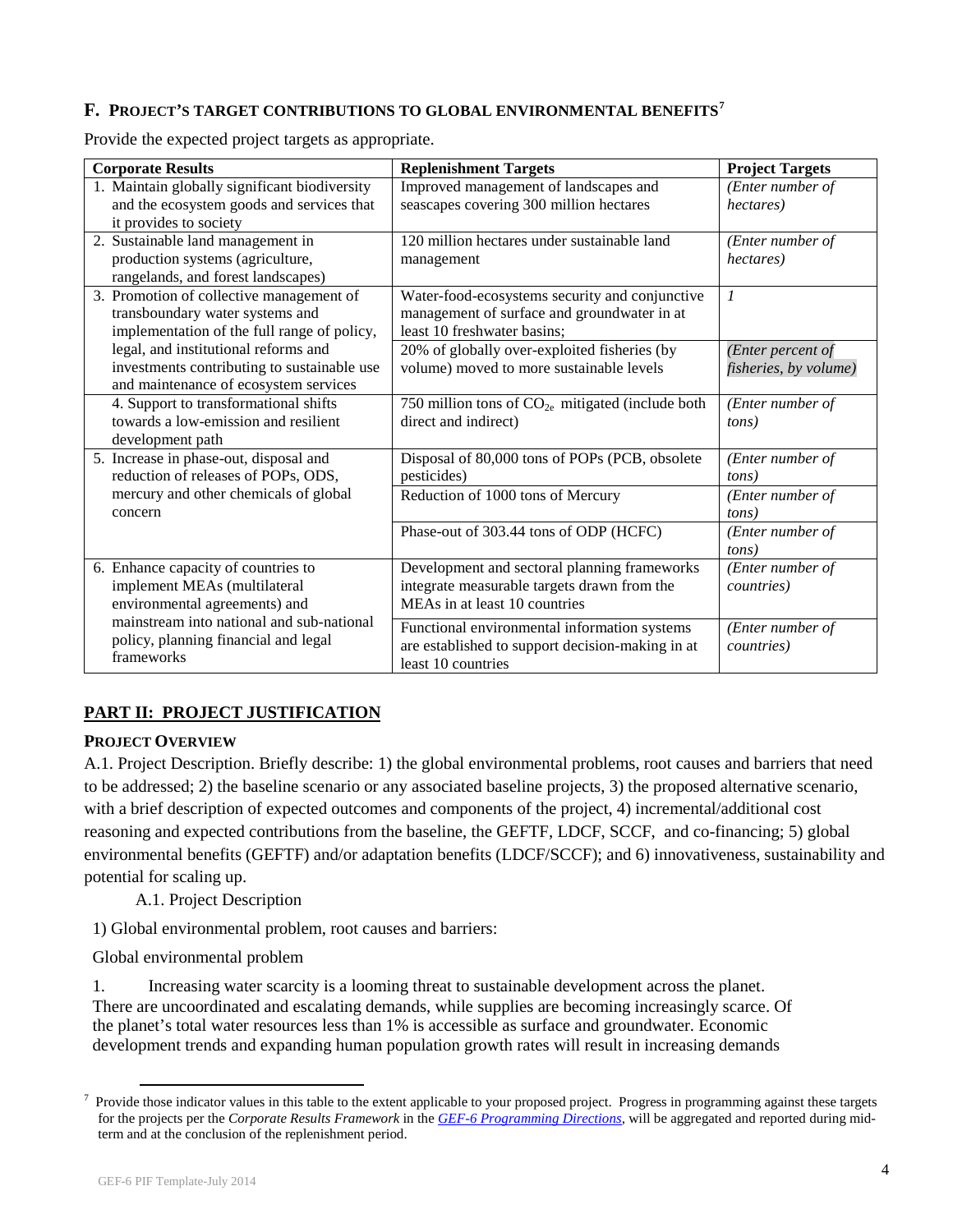on water resources for domestic and municipal uses, industrial processes, agricultural production and hydropower energy. The competing demands for water resources between sectors are expected to grow, while resources are becoming more scarce. Climate change scenarios show increasing temperatures, increased variability in precipitation and more frequent severe weather events, which will put additional strains on freshwater resources. For example, in the Alazani/Ganikh and the Khrami-Debed tributaries to the Kura river, climate modeling scenarios estimate that stream flow is to decline dramatically by 26 - 35% and 45 - 62% respectively by the end of this century. As a result, adaptive integrated, cross-sectoral planning must be undertaken for effective water resource management, taking into account climate change, growing demands for fresh water resources including surface and groundwater, and water use tradeoffs between sectors, to ensure the long-term security of food, water, energy and environmental resources. Further, as water resources become increasingly scarce, and many countries undergo political and economic transitions, tested strategies for nationally owned and implemented IWRM Plans are increasingly valuable to share lessons learned. Improved protocols to enhance coordination for effective water management between sectors will be key to maintaining social, political and economic stability and security around the world. This integrated cross-sectoral approach which incorporates the water-energy-food-ecosystem nexus, will serve as a model for countries to work together to safeguard water availability, enhance water productivity, water quality and management and delivery of water and ecosystem services in the long term.

2. The Kura River Basin is the main transboundary water system in the geopolitically challenging region of the South Caucasus. The participating countries of Azerbaijan and Georgia have undergone significant political and economic transition since the end of the Soviet Era and are now developing rapidly, though unevenly, across a wide range of sectors. Together Azerbaijan and Georgia cover 94,760 square km and represent 88% of the entire Kura basin. The Kura is the main river in the eastern half of Georgia and its basin comprises 49.6% of the total Georgian territory. Over 69% of the surface area of Azerbaijan is in the Kura river basin, and the confluence with the Aras river in Sabirabad Azerbaijan is a critical site for water management. The upstream 12% in Turkey and Armenia are mountainous headwaters are less developed and therefore with minimal anthropogenic impacts than in Azerbaijan and Georgia portion of the basin. Within Azerbaijan it is common to refer to the Kura Aras river basin as a result. The two countries have demonstrated strong commitment to cooperate towards transboundary integrated water resource management. Together Azerbaijan and Georgia are finalizing the bilateral agreement under negotiation on Cooperation in the Field of Protection and Sustainable Use of the Water Resources of the Kura River Basin support of UNECE and OSCE in line with the UNECE 1992 Helsinki Convention on the Protection and Use of Transboundary Watercourses and international lakes. This legal framework has been strongly complemented by the UNDP-GEF foundational project supporting development of national IWRM Plans and both countries' and EU Association Agreement negotiations. There are very close linkages between the bilateral agreement and the implementation of the SAP that strengthen and reinforce one another. Recently both Azerbaijan and Georgia have indicated their commitment to modernize water management with harmonized approaches and shared data exchange in line with modern European approaches to address the priority transboundary concerns of changes in hydrological flows, deterioration of water quality, ecosystem degradation and flooding due to climate change. Both the Government of Azerbaijan and the Government of Georgia recognize that steps must be taken together to sustainably address these issues. The Turkish portion of the Kura river is less 5% of the basin and while they have not participated in the foundational project nor any other transboundary water project in the basin, there are strong regional linkages that exist between Turkey, Georgia and Azerbaijan, including energy exchange, transportation and security concerns. This project may serve to strengthen these regional initiatives in that water and security will be critical to the development of these emerging regional economic linkages. Currently Armenia which makes up the remaining 7% of the basin has indicated it will not not join the Kura River SAP, however this project has been designed to include Armenia in actvities should they elect to reshift attention to transboundary water management.

<sup>3.</sup> The surface and groundwaters in this river system are the principal source of water for all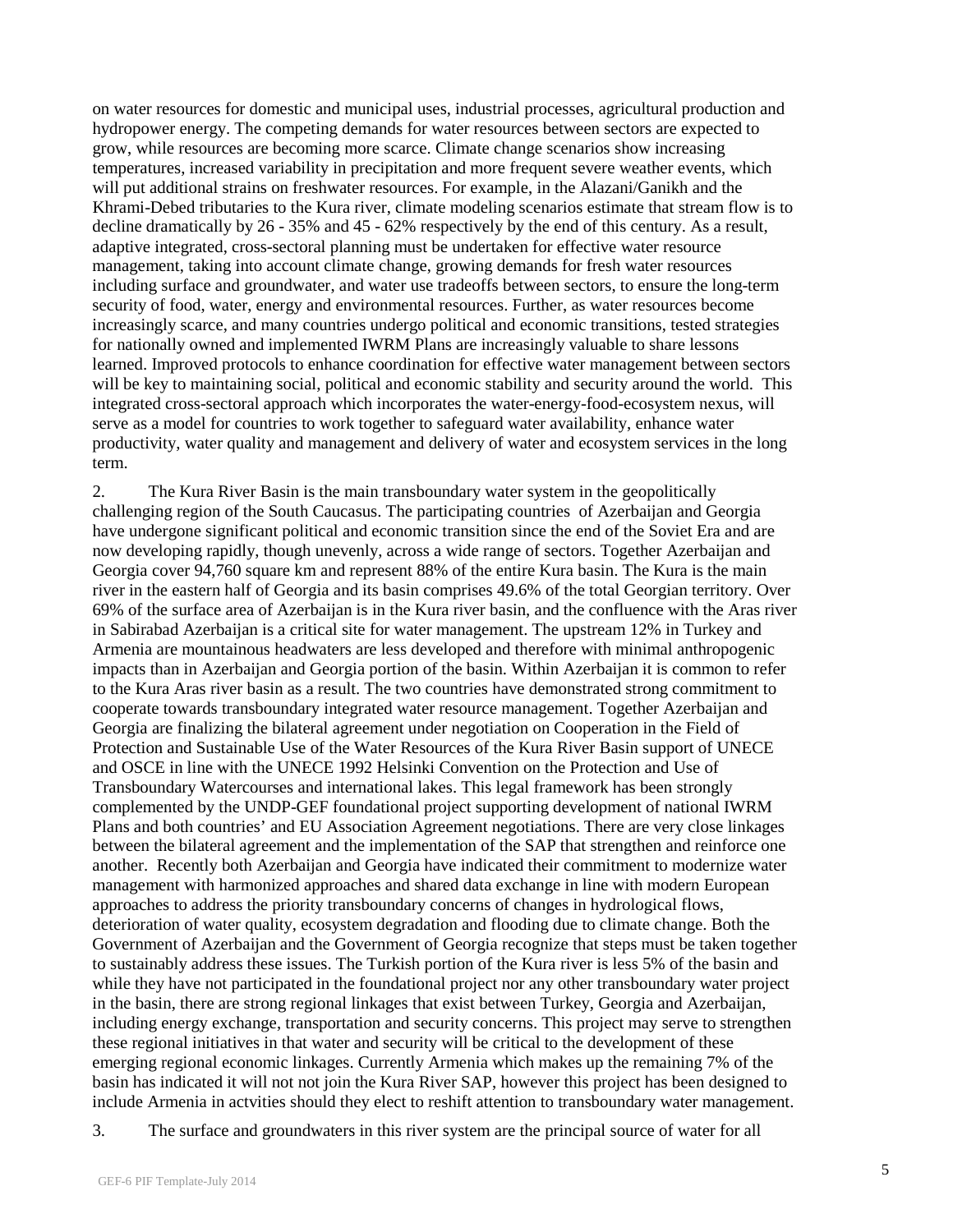sectors and users in both countries, including: industry, agriculture, hydropower, and municipal water uses. The region has high levels of endemic species, but is threatened by development plans favoring short-term benefits and not leading to sustainable development, especially in the face of climate change. Potential unsustainable over-extraction of surface and groundwater resources, uneven development rates and uncoordinated utilization of the shared natural resources represent challenges faced by both countries. Taking the steps to address these challenges in a collaborative manner, through the realization of national and transboundary priorities for the Kura basin in Georgia and Azerbaijan, provides a key tool for sustainable development in Kura basin shared by Azerbaijan and Georgia, while enhancing water/food/energy/ecosystem security through the intersectoral Water Nexus approach.

4. In the foundational phase of the UNDP-GEF Kura project, a Transboundary Diagnostic Analysis (TDA) was conducted, focusing on the shared priority concerns of variation and reduction in hydrological flow, deterioration of water quality, ecosystem degradation, and flooding. All of these are exacerbated by climate change. Within the TDA a Trend Analysis was conducted of planned water use among the municipal water, agricultural, and hydropower sectors to determine the anticipated impacts of water use on the river system. This highlighted that uncoordinated development will not be sustainable and will result in increased strains over water resource availability and quality within the national and transboundary setting. In Georgia the government intends to become a net exporter of hydropower, with important implications on environmental flow management. This was examined extensively for all countries within the demonstration project on Conflicting Water Uses and resulted in a set of concrete recommendations for development of environmental flow management regulations for mutli-sectoral security at the national and transboundary level. Additionally the importance of flow regulation by hydropower reserviors is critical to reduce catastrophic flooding. The TDA and Trend Analysis were key resources for the UNECE Nexus Pilot Study of the Alazani – Gahnikh Basin. This major tributary to the Kura served as a test basin for development of the transboundary Water Nexus methodology that will need to be refined and replicated in the future.

5. Both Azerbaijan and Georgia are aware that outdated approaches and uncoordinated water management will have negative impacts on economic development, human development and intersectoral coordination at the national and regional levels. They seek to avoid these negative externalities by implementing National IWRM Plans, developing intersectoral coordination protocols and the Strategic Action Plan (SAP) that addresses these priority issues at a regional level. The SAP is framed around four agreed Ecosystem Quality Objectives (EQO) which are:

EQO 1: To achieve sustainable utilization of water resources to ensure access to water and preserve ecosystem services;

EQO 2: To achieve water quality such that it would ensure access to clean water for present and future generations and sustain ecosystem functions in the Kura river basin;

EQO 3: To achieve and maintain ecosystem status whereby they provide essential environmental and socio-economic services in a sustainable manner in the Kura River Basin; and,

EQO 4: To achieve mitigation of adverse impacts of flooding and climate change on infrastructures, riparian ecosystems and communities.

6. They now see that the SAP implementation towards these EQOs will both serve to benefit their own countries via harmonization of the national IWRM plans, and, in support of the water nexus approach, will serve to improve transboundary cooperation and coordination in many water dependent sectors, including agriculture, energy, and environmental security. The emphasis on capacity building for sustainable integrated water management and increased ownership and stakeholders empowerment is a hallmark of the National IWRM Plans and the SAP to reduce donor dependency and increase localized problem solving of water issues. Azerbaijan and Georgia recognize that until capacity building gaps are filled in a meaningful way at the local, national and transboundary level, progress on integrated water resrouces management will be modest. The percentage of SAP implementation funds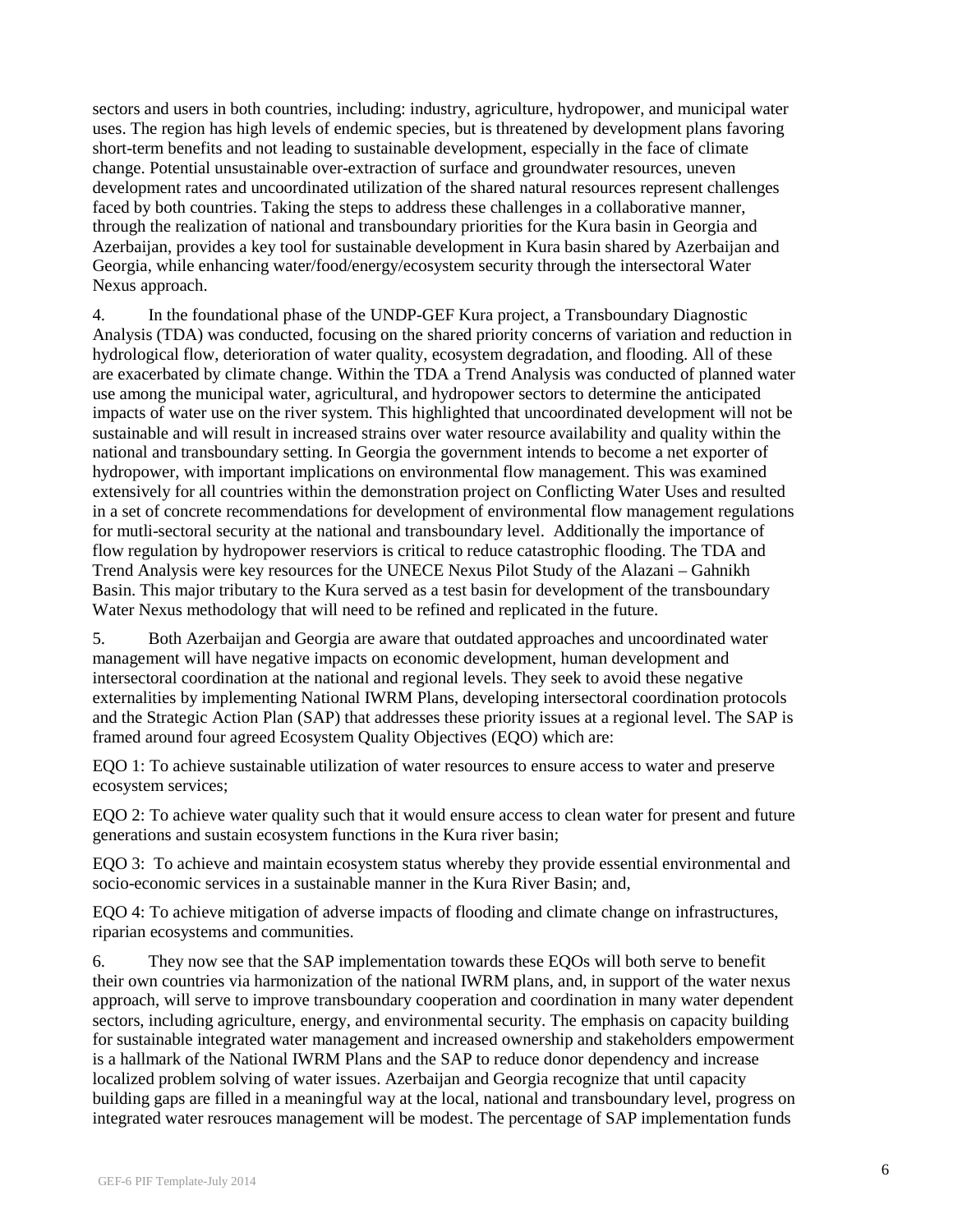allocated to capacity building is comparable to to many other river basin SAP implementation projects that the GEF has co-financed and this capacity building is focused soley on that required for effective SAP and National IWRM Plan implementation. This approach is strongly supported in the Terminal Evaluation for the foundational project within the recommendations that have been incorporated into this proposal and will be included within the future project document in more detail.

7. In the global context of development, preparation of National IWRM Plans in many countries depends entirely on donor support, and they are often drafted by international experts without fostering national level ownership among those stakeholders responsible for plan implementation. Accordingly, the plans often fail to reflect the realities faced by implementing stakeholders, are laced with over-ambitious objectives, and result in little practical changes on the ground after the international consultants have moved on to other projects. Azerbaijan and Georgia recognized this trend and took steps, with the support of the UNDP-GEF Kura- Foundational Project, to draft National IWRM Plans as National Action Plans linked closely to national priorities and also addressing transboundary issues. These plans are rooted in the priorities identified by interdisciplinary national teams who ultimately will be responsible for overseeing plan implementation. National teams in Azerbaijan and Georgia have developed plans aimed to bring them into line with international best practices, the EU Water Fram ework Directive and international commitments to improved environmental management.

8. The foundational phase also developed a transboundary Strategic Action Plan (SAP) that was formally endorsed by Azerbaijan and Georgia in June 2014. The SAP actions derive from the TDA recommendations as well as locally led national IWRM Plans for Azerbaijan and Georgia. The national priorities in these plans are directly linked to the transboundary SAP, and through SAP implementation basin-wide efforts in water resource management will be harmonized where and when possible and appropriate.

9. The upstream-downstream and multiple sector demands of development in the Georgian and Azerbaijan sections of the Kura basin pose challenges towards realizing sustainable development and improved water, food, energy and environmental security. As both countries face the shared challenges of climate change, including more severe weather events, overall decline in precipitation, increased temperatures, increased rates of evapotranspiration, coupled with increasing populations in the lower basin, integrated water resource management (IWRM) and implementation of the Nexus Approach to water management provides an opportunity for the coordinated management of shared finite resources in the basin while also preserving the ecosystem upon which these resources depend. This is a common challenge in all transboundary river systems, and innovative approaches employed in the Georgian and Azerbaijan sections of the Kura Basin can serve as a model for the harmonization of national plans and priorities to ensure more sustainable development.

### Root causes and barriers addressed

Root causes:

10. The TDA completed during the foundational phase of the UNDP-GEF project identified the root causes of the transboundary and shared water management challenges. The over-arching root cause is the lack of effective planning and implementation, due to lack of dedicated resources and capacity. This stems from:

• Lack of economic value of services from water resources and ecosystems in economic development planning – water resources and ecosystem services have been taken for granted, as the monetary value of these services has not yet been clearly understood. Without an assigned monetary value for ecosystem and water resource services, it is difficult to convince decision makers from key sectors to invest in the water and environment sectors. The shift to market economies has not included the value of ecosystems, and as such the capacity of economists to address environmental issues is low at this time. Instead, the preservation of ecosystems and shared water management are framed as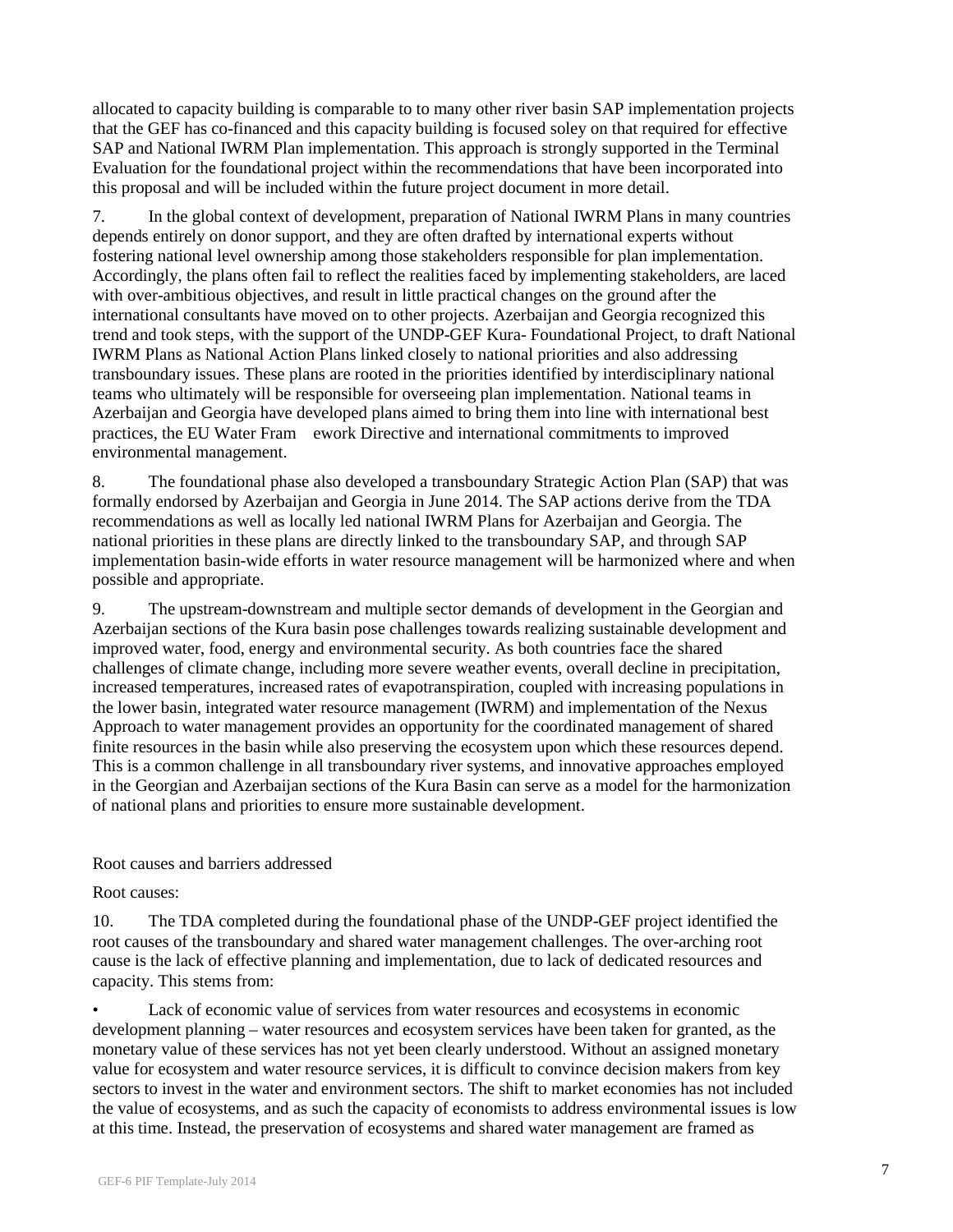negative sum trade-offs between competing developments without clearly defined economic benefits.

• Lack of information of the costs of ecosystem degradation and water-borne pollution to the economy of the countries – ecosystem degradation results in loss of services and potentially earned benefits, and water-borne pollution both creates negative externalities for development downstream while also creating losses of potential assets at the source. There is a clear understanding of the need, but to date there is not sufficient capacity to assess these costs over time, which limits the decision maker ability to effectively act to improve this. Without a clear accounting of these costs, including public health costs that are largely borne by women, there is no incentive to change practices that result in ecosystem degradation and pollution.

• Lack of integrated and accessible data and their analysis for decision makers – data that are available on water resources and ecosystems contain gaps, are sectorally based and not exchanged and analysis of information is often not presented in accessible formats to optimize informed decision making towards improved management practices. The data that is collected is not analysed optimally due to a low level of capacity and lack of understanding of how to best present data for decision makers across sectors.

• Continued reliance on outdated water management practices – the legacy of disciplinespecific and sector-exclusive water management practices. Countries need strengthened capacity, support and guidance, and incentives to embrace transitional approaches to accommodate the emerging understanding of natural resource management that will lead to improved positive sum sustainable development.

## Barriers:

11. The UNDP-GEF foundational project has developed a transboundary SAP, the impetus to continue harmonization of national and regional plan implementation, requiring further support through improved political will and awareness of economic benefits from long-term sustainable development. In the Kura basin there is a growing appreciation of this link among some decision makers, however the critical ties to ecosystem preservation, sustainable water quality and water quantity management in line with international best practices, growing impacts of climate change and emerging tensions between sector-driven water uses are not yet fully understood. Further, without external support to sustainable ensure domestic and regional capacity there is a high probability that realization of intersectoral water resource management will not be harmonized between countries, and tensions over water quantity, quality and availability will increase within the region. There is a likelihood that governments will continue to pursue sectoral economic development based on the political power of specific ministries at the cost of long-term sustainable development within and between the countries. In a transboundary setting of a shared basin, barriers towards effective national and transboundary coordination are exponential. Failure to harmonize informed efforts at the local, national and transboundary levels will result in increased insecurity across the basin. These barriers include:

## Policy & Regulatory

• Difficulty enforcing existing and planned national and regional regulatory frameworks and legal protocols to protect water resources and the ecosystems upon which they depend.

## **Institutional**

• Insufficient expertise and investment in capacity building to meet the many specific needs and conditions across the basin and within the countries at the local, national and regional levels.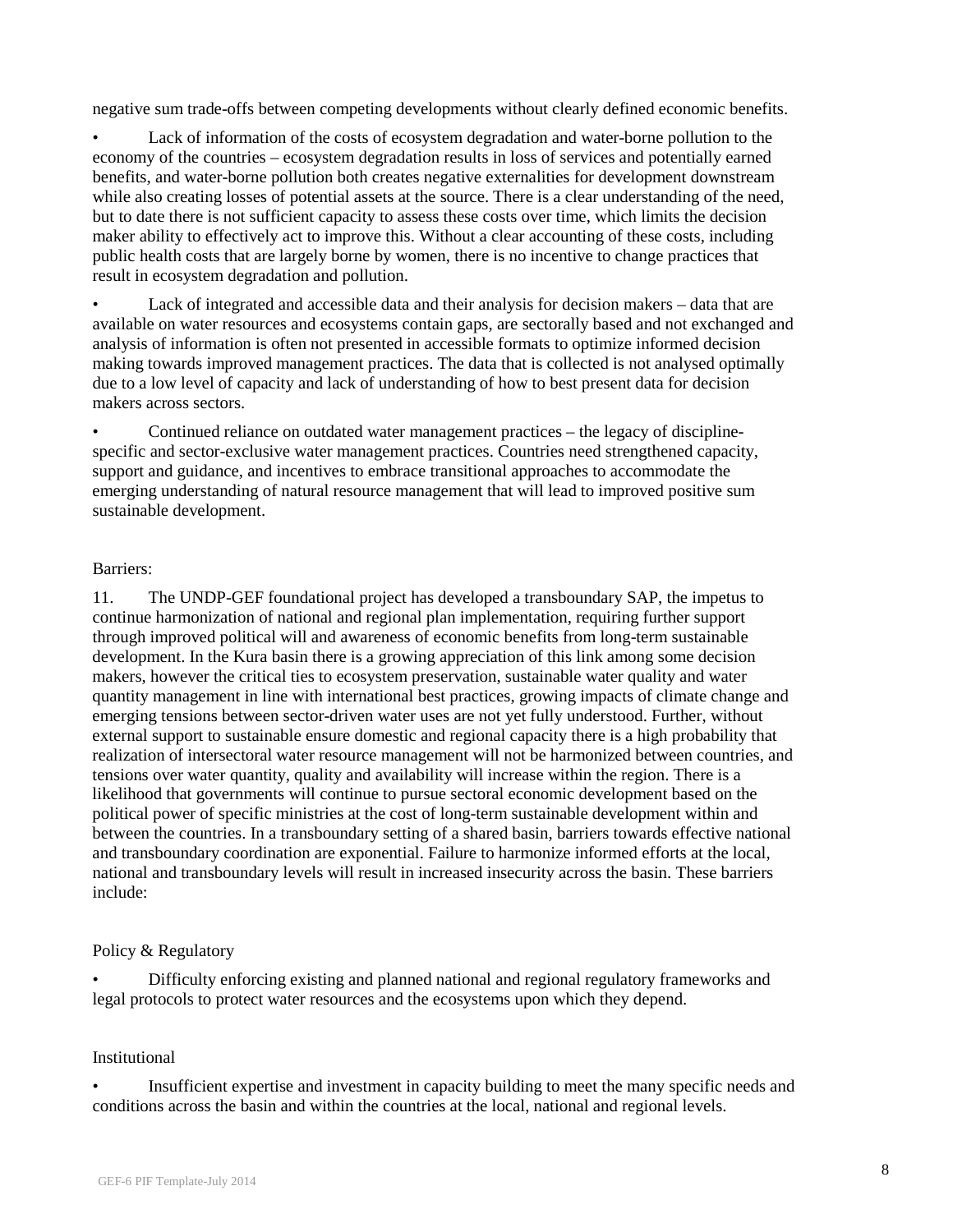• Lack of ability to prioritize water resource management across the basin, though the allocation of government resources among some states is increasing.

• Low levels of harmonization of plans and approaches, as demonstrated by incompatible water quality standards between countries, resulting in a potential increase in tensions.

• Difficulty meeting commitments to the bilateral agreement under negotiation on Cooperation in the Field of Protection and Sustainable Use of the Water Resources of the Kura River Basin due to existing challenges to institutional capacities.

### Knowledge/informational

• Lack of updated data on surface and groundwater resource availability, including flow and recharge rates, and the impacts of climate change, and low capacity to effectively use this information in the multi-sector development path.

• Lack of coordinated information and analysis to support an understanding of ecosystem-based management approaches that include attention to sectoral demands towards improving overall economic conditions.

• Lack of sustained capacity at local, national, and regional levels to meet the required commitments of the EU Association Agreements specific to the EU WFD and the bilateral agreement under negotiation on Cooperation in the Field of Protection and Sustainable Use of the Water Resources of the Kura River Basin.

## Technological

Lack of application of technologies that can serve multiple benefits in water resource management and reduce costs of irrational water losses, pollution and environmental degradation.

If not adequately addressed, the lack of institutional capacities, legal arrangements, knowledge management/information-sharing protocols and access to technologies will continue to remain major barriers to the effective implementation of national IWRM plans and harmonization in line with the SAP.

2) Baseline Scenario and any associated baseline projects

12. The attention to water resource management in the Kura Basin has been an ongoing challenge throughout the Post-Soviet period. As the countries are in transition, development of natural resource priorities has been internally focused. Georgia prioritized over-all hydropower development in 2006 and now is seeking to protect and preserve critical ecosystems. Azerbaijan initially prioritized oil and gas development and now has prioritized water resource management by decree, resulting in rapidly developing improvements in the water management and distribution systems. The donor community, including USAID, UNECE, ENVSEC, EU and others, has supported the approaches.

13. Since 2007 the EU Neighborhood Policy has instigated concerted efforts to support the South Caucasus countries to move towards harmonization of national policies with those of the EU. The impact on water management has been the introduction to the countries to the EU Water Framework Directive approaches. Several water specific EU funded projects have been undertaken to address capacity building, information exchange, technical applications and planning protocols in the basin. The adoption of these approaches is ongoing, though has focused extensively on sub-basin management rather than wider transboundary management. In addition, the EU has increasingly worked with the countries towards the application of basin management principals, yet support to institutional aspects of IWRM and cross sector coordination, required to facilitate river basin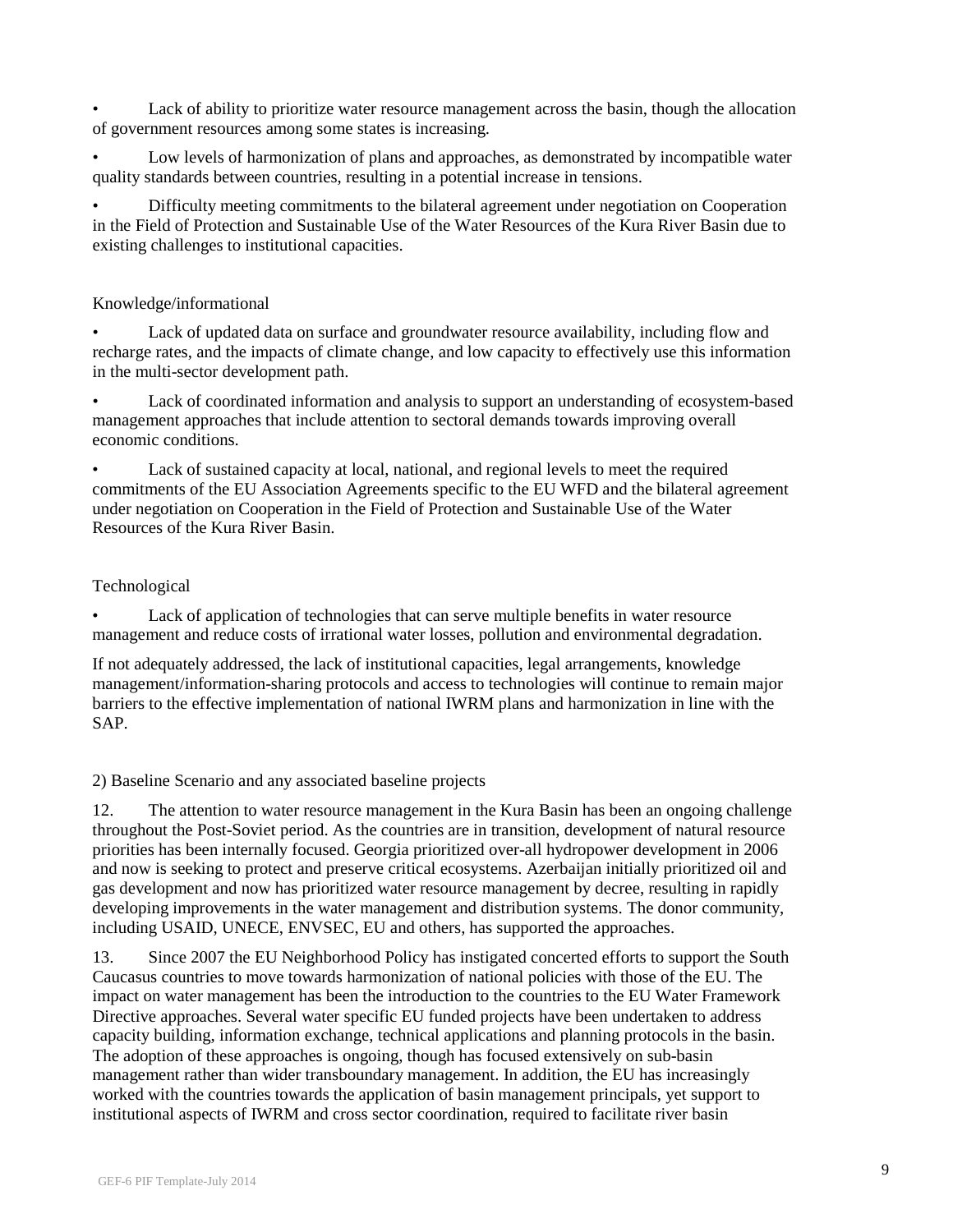management planning, has been coordinated by the UNDP-GEF Foundational phase project in Azerbaijan and Georgia, and is being strongly advocated by UNECE through the development of the bilateral agreement.

14. To date, the actual implementation of the IWRM approaches has been challenged by low institutional capacity, lack of budget dedication, and attrition of highly qualified national experts. Earlier efforts were focused on basic assessments, monitoring capacities and instruction in technological approaches that were largely based within single sectors. Recommendations from earlier projects focused on institutional developments, but the countries have been challenged to adopt these due to state budget allocations to other more immediate socioeconomic priorities, as well as challenges from other sectors that are focused on economic development without full consideration of sustainable resource use.

15. The current situation is one of somewhat uneven growth, and shifting capacities within the countries as political and economic transitions continue. The awareness of the need to implement IWRM and coordinate between sectors in both countries is growing quickly, but the capacity to do so successfully is developing unevenly. Further, unless approaches to IWRM and cross sectoral coordination between Azerbaijan and Georgia, and ultimately the other countries in the basin, are harmonized, there is a high probability that future coordination between countries, in line with the basin approach to IWRM, will become increasingly difficult, as the opportunity to support that codevelopment is not incorporated into the national laws, water codes, regulations and institutional capacities. Due to a lack of strong regional ties or formal supporting institutions between countries, the divergent development trends and the political estrangement between some participating basin countries, opportunities for harmonization of shared water resource management are quickly diminishing as countries individually move forward with new approaches and supporting legal protocols at the national level.

16. In the absence of the GEF Project the Kura River will continue to be impacted by:

• Uncoordinated and uneven development of water-dependent sectors at the national and transboundary levels, due to lack of effective resource governance, shifting political and economic development priorities.

• Surface and groundwater management will continue to be highly segmented and uncoordinated, which with the threats of climate change and over-use could result in significant tensions and increased ecosystem degradation.

• National water management authorities, associated agencies and stakeholders will not have the capacity needed to implement IWRM Plans and cross sectoral coordination and risk uneven, or even contradictory approaches to resource management across the basin with negative impacts on water, food, energy and environmental security.

• Development planning and decisions continue to be based on incomplete information, including the economic importance and value of water resource services, IWRM and cross sectoral coordination.

• Lack of harmonized water resource management approaches with risks for increasing insecurity across the basin for access to food, energy, clean water and a sustainable environment exacerbated by climate change impacts and economic development pressures at national and regional levels.

• Challenges to meet the commitments to the bilateral agreement under negotiation on Cooperation in the Field of Protection and Sustainable Use of the Water Resources of the Kura River Basin in a harmonized manner.

17. The proposed project builds on a set of baseline national and bilateral projects, which aim to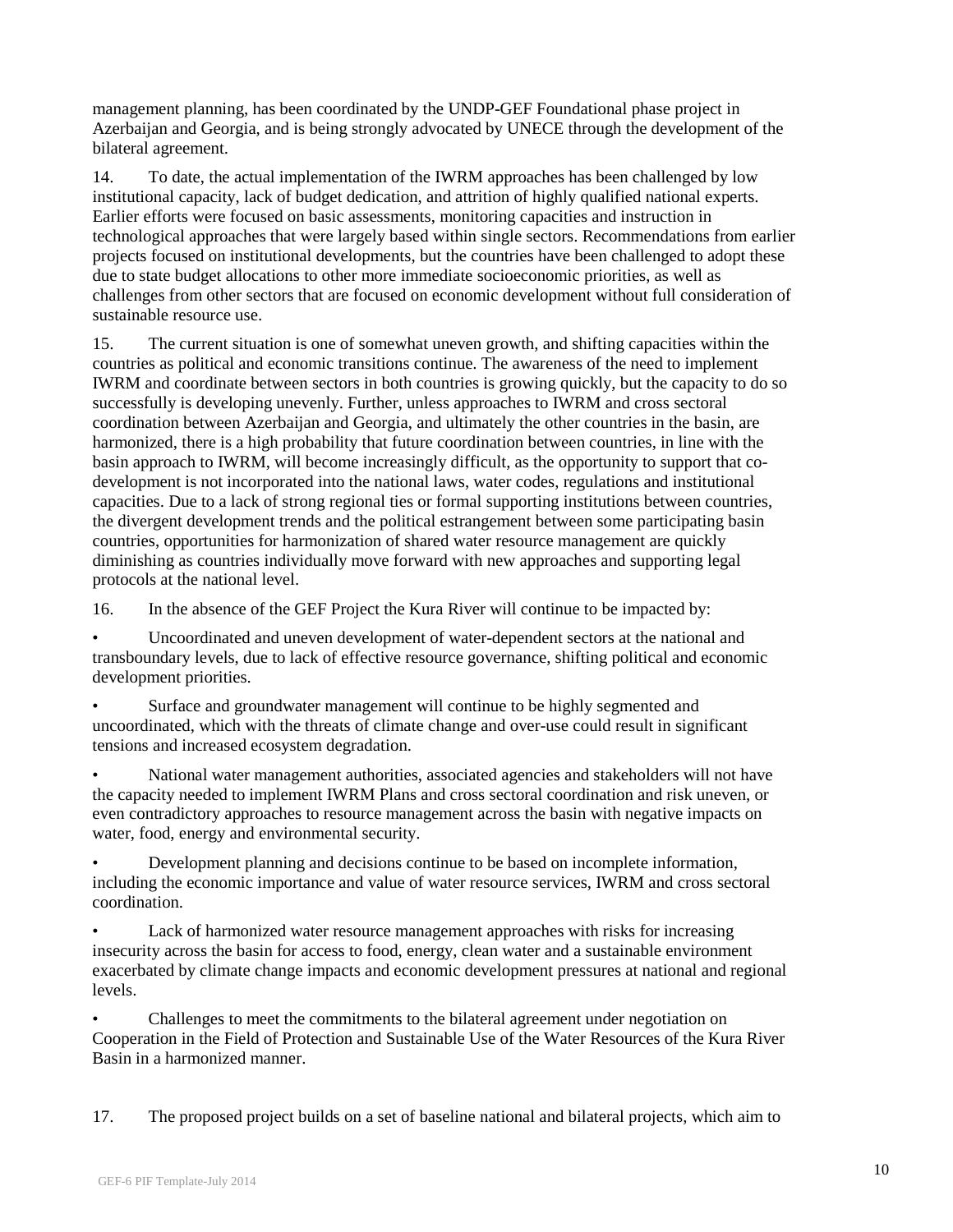support transboundary water management as well as national integrated natural resource management including cross sectoral coordination within the basin. The other donor funded initiatives and projects however need to be more firmly linked to and complemented by a wider initiative to address the integrated capacity building for governance harmonization towards the joint ecosystem-based management. The governance of ecosystem and water use is increasing in importance but the current donor investments on the ground do not sufficiently build the governance capacity for the countries to independently sustain long term water management in line with the stated desires of the countries. Key components of this proposed project include the development of sustainable financing mechanisms to support SAP implementation by a wide array of donors and national initiatives targeting the sustainable use and integrated cross sectoral management of water resources in light of climate variability and change, as well as surface and groundwater management challenges.

The baseline projects that GEF will add an increment to include:

- The EU Water Initiative in Eastern Europe, Caucasus and Central Asia
- OSCE, OECD and UNECE supported National Water Policy Dialogs
- UNECE Protocol on Water and Health
- UNDP Country Office Projects
- Integrating Climate Change Risk to Water and Flood Management (Azerbaijan)
- The GEF Small Grants Programme (Georgia)
- Flood and Flash Flood Management (Georgia)
- National Communications on Climate Change (Azerbaijan, Georgia)
- UNDP GE/Finland Project on Sustainable livelihoods and responsible attitude to environment.
- UNDP GE/EU Project on Sustainable management of pastures.
- **OSCE Projects and Programmes**
- Implementation of the UNECE Water Convention (Azerbaijan, Georgia)
- Environmental Assessment and Capacity Building (Georgia)

- Enhancing National Capacity on Fire Management and Wildfire Risk Reduction (Azerbaijan, Georgia)

- Cooperation and Sustainable Development of Mountain Regions (Azerbaijan, Georgia)

- ENVSEC

- GIZ Projects
- Sustainable Biodiversity Management in the South Caucasus (Azerbaijan, Georgia)
- The Finnish Environment Institute (Syke)
- USAID Project Integrated Management of Natural Resources in River Basins (Georgia)
- WWF South Caucasus Sustainable Dams Initiative
- World Bank Projects, including "Irrigation and Land Market Development" (Georgia) and "Water User Association Development Support Project" (Azerbaijan)
- UNESCO-IHE "Master's Curriculum Development for IWRM with regional universities"
- FAO Irrigation and Agricultural Development Programmes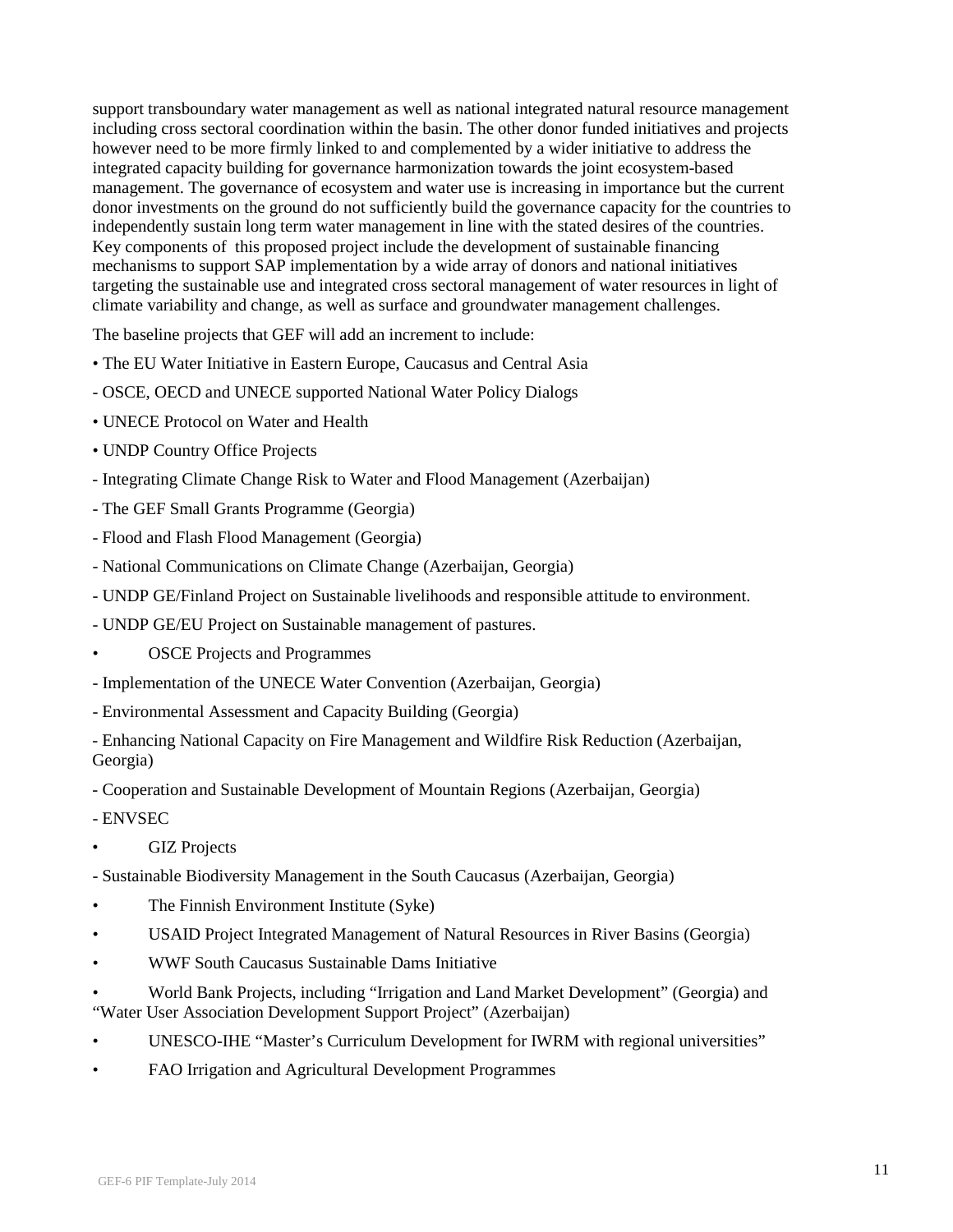#### 3) Proposed Alternative Scenario

18. In line with the Terminal Evaluation recommendation to continue active involvement in the Kura basin, thus maintaining critical momentum built during the foundatuonal phase, the proposed project positions the GEF to continue to play a key catalytic role in harmonizing IWRM and cross sectoral coordination for sustainable water management through SAP implementation. The foundational phase of the UNDP-GEF Project supported both countries to develop National IWRM Plans, using highly participatory approaches to include the key stakeholders from multiple sectors responsible for IWRM implementation. Further, these key stakeholders identified the national capacity needs for effective IWRM, and the potential linkages between the national and transboundary priorities to strengthen and reinforce IWRM implementation and improved cross sectoral coordination at the national and transboundary levels. While previous projects have sought to do this to a degree at the sub-basin level, including for shared transboundary basins, the GEF foundational project has concurrently worked at the national level and from the transboundary perspective towards linking national and transboundary priorities and initiatives. The outcome is national plans that can stand alone but are strongly linked, and a bi-national SAP that provides a transboundary framework of support to facilitate coordinated implementation of IWRM to optimize river system health and sustainable development in the Kura basin. The SAP was developed concurrently with the bilateral agreement under negotiation on Cooperation in the Field of Protection and Sustainable Use of the Water Resources of the Kura River Basin with UNECE. The implementation of the SAP will prepared and support the countries to meet their commitments under this agreement, for long-term sustainability. This has been supplemented by the joint effort of the UNDP-GEF Foundational Project and UNECE to introduce a piloted approach the Water Nexus to the key sectors in Georgia and Azerbaijan, and to provide initial familiarity with the benefits of strong cross sectoral coordination.

19. The SAP implementation initiative provides critical linkages between the countries to meet the GEF-6 International Waters Focal Area key outcomes in Objective 2 Catalyse investments to balance competing water–uses in the management of transboundary management of surface and groundwater and to enhance multi-state cooperation.. This will be done through enhanced institutional effectiveness and capacity for conjunctive management of surface and groundwaters, and through taking the necessary steps to address the Water/Food/Energy/Ecosystem Nexus to enhance greater water-food-ecosystem security within the basin and to enhance linkages with other transboundary economic initiatives and regimes. This includes expanding the work initiated in the Alazani Ganikh sub-basin on introducing the benefits of cross sectoral cooperation through the Water Nexus.

20. The project proposes to demonstrate the added strength of implementing national plans in a coordinated and harmonized manner, with shared institutional priorities, capacity building experiences, common information management approaches, shared stakeholder experiences in IWRM, and joint realization of stress reduction opportunities for the shared water resources through complementary development strategies. This project seeks to implement the SAP Priority Actions that will incorporate transboundary IWRM principles into the national plans through support to the implementation of National IWRM Plans in Georgia and Azerbaijan and strengthening this implementation through enhanced water/food/energy and environmental security. This will also support the governments to meet their commitments under the Helsinki Convention, and the bilateral agreement under negotiation on Cooperation in the Field of Protection and Sustainable Use of the Water Resources of the Kura River Basin. The capacity building efforts will lay the foundation for potential future technical cooperation to be more formalized. Concurrently the project will support bilateral and international initiatives for ecosystem-based, cross-sectorally coordinated, adaptive management with sustainable national level support structures. This will include innovative solutions for reduced pollution in critical areas, and improve water use efficiency, with measurable results and governance mechanisms developed to ensure sustainability. Further, information systems for adaptation to climatic variability and change and sustainable groundwater use will be featured, to support intersectoral development planning and strengthen the stakeholders participation and governance, including local communities and gender mainstreaming, in all aspects of water resources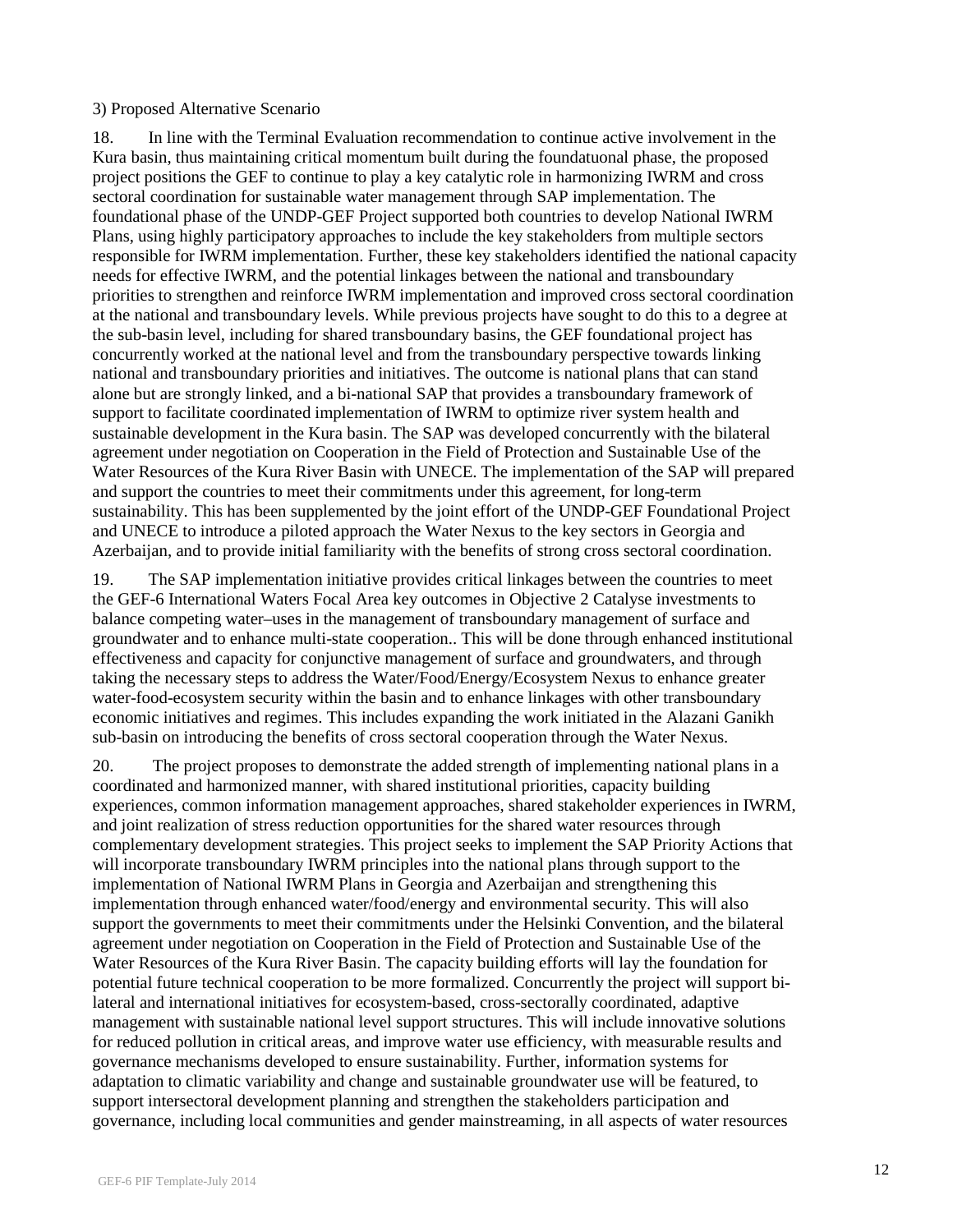management.

21. The Project will be driven by the objectives and outcomes developed in the SAP and approved by the two Countries. The SAP and the associated National IWRM Plans present a wide range of actions that require support from National Governments, local communities and international donors. UNDP-GEF support will focus on specific issues identified in the SAP and national plans related to assisting with regional and national governance of the Kura Basin, towards cross-sectoral IWRMbased management, including capacity building, policy and institutional reforms, monitoring and data management systems, small scale projects in critical areas to illustrate stress reduction practices, and pre-feasibility investment planning for large scale transboundary issues.

22. The principal components of the proposed GEF project are as follows:

• Component 1: Establishment of effective cross sectoral IWRM governance protocols at the local, national and transboundary levels in the Kura Basin..

• Component 2: Strengthening national capacities to implement multi-sectoral IWRM in the Kura basin.

• Component 3: Stress reduction for critical areas, and pre-feasibility studies in support of investments opportunities to improve river system health

• Component 4: Targeted education and involvement projects to empower stakeholders in seeking implementing local / national / regional actions in support of SAP implementation

• Component 5: Enhancing science for governance by strengthening monitoring, information management and data analysis systems for IWRM.

23. GEF resources will also enable the implementation of on-the-ground measures aimed at demonstrating the establishment of sustainable use and management of riparian zones in the Kura Basin. Priorities defined in the National IWRM Plans, including cross-sectoral management of water resources, will serve as key vehicles to implement measures. Of the 10 outcomes of the SAP, at least 75% of these are reflected in the steps to reach these outlined in the National IWRM Plans.

24. Implementation of the project through the five inter-linked components will deliver the overall objective, which is consistent with the SAP's ecosystem quality objectives and basin vision. Component 1 will focus on institutional, regulatory and cross-sectoral coordination policy protocols for implementing effective IWRM nationally and in the transboundary context, supported by Component 2 - strengthening institutional capacities for IWRM implementation within all water dependent sectors. Component 3 will facilitate the longer term requirements of the SAP implementation through projects for water management and stress reductionin critical areas as well as pre-feasibility studies, the potential investments that will further support IWRM implementation, cross-sectoral coordinated governance and management, and improved river system health. Component 4 is designed to engage stakeholders and local communities, through awareness raising, gender mainstreaming, educational opportunities and small-scale stress reduction efforts on the importance of their inputs for successful IWRM. This component will also ensure the availability of well-trained junior staff needed in different institutions, responsible for the implementation of the IWRM plans. Component 5 – Enhancing science for governance by strengthening monitoring, information management and data analysis systems for IWRM and successful climate change adaptation for sustainable conjunctive use. About 1% of the GEF grant will be dedicated to contribute to IW-LEARN activities, such as maintaining and updating the webpage according to the IW-LEARN guidelines, preparing IW experience notes, participating in regional IW meetings as well as the IWCs during the project lifetime.

25. The Project Steering Committee and PCU will provide project co-ordination and oversight. This will ensure consistency and compatibility with the SAP and the activities of other parties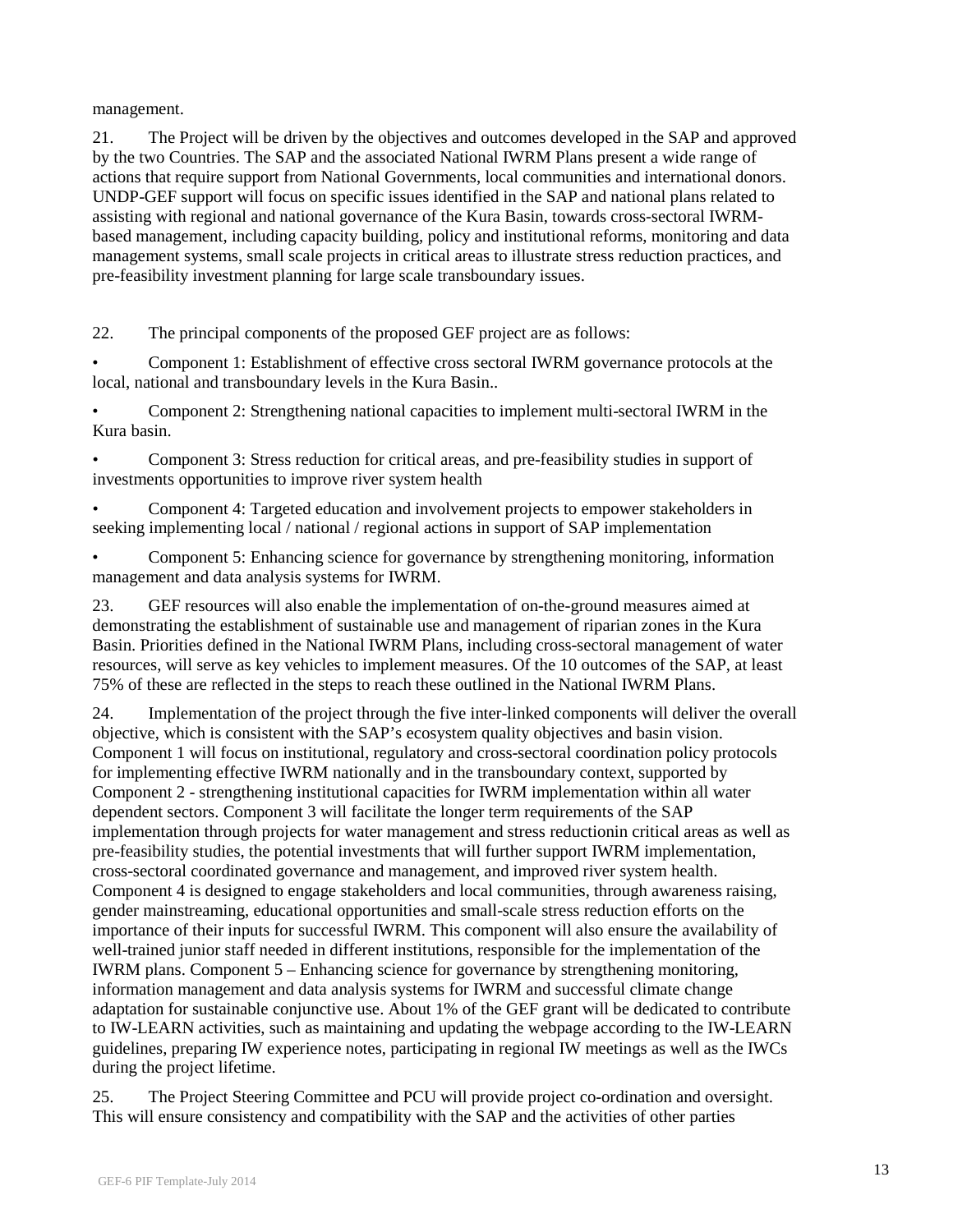involved in SAP implementation. In particular, this project will closely co-ordinate with the EU, USAID, World Bank, UNECE, UN Agencies and other donor initiatives to support coordinated project implementation and to avoid overlap.

26. The principal components of the proposed GEF project are:

Component 1: Establishment of effective cross sectoral IWRM governance protocols at the local, national and transboundary levels in the Kura Basin

Currently in Georgia and Azerbaijan new Water Codes are being drafted and adopted that will include the principals of IWRM. The framework of an effective IWRM governance mechanism is needed in each country to ensure that modern approaches to IWRM are applied successfully and the application of policies are harmonized where possible between sectors and countries. The regional effort is supported by the bilateral agreement under negotiation on Cooperation in the Field of Protection and Sustainable Use of the Water Resources of the Kura River Basin. The countries will need support to meet their commitments under this agreement, through strengthened national governance protocols, and harmonized institutional approaches to water management. National Experts for the UNDP-GEF Foundational Project have been working on the development of these legal protocols and, in line with the national and transboundary priorities of the SAP, have recommended the following activities to maximize transboundary and basin wide benefits, as well as improve local and national conditions for increased water/food/energy/environmental security in the region through enhanced cross sectoral water management:

• Develop regulations to sustain updated calculation methodologies for environmental flows, taking into account the variability caused by climate change and competing water demand. To date the two countries have not adopted modern calculation methodologies and will require support to identify optimal approaches given both available information and hydro-morphology of specific tributaries and sub-basins for consideration in the agricultural, environment and energy sectors. This links to SAP EQO 1 on sustainable water use, SAP EQO 2 on water quality impacted by flow rate, SAP EQO 3 for ecosystem protection, and SAP EQO 4 specifically to impacts of climate change.

• Implement effective regulatory strategies to encourage the efficient use of water resources, minimize losses, to support sustainable use of ground water resources, and to promote safe wastewater reuse in the agricultural sector, including private sector. This will be based on harmonization of approaches to water abstractions within the environmental and agriculture/amelioration and municipal water development sectors as outlined within SAP and detailed in the National IWRM Plans. The stress reduction efforts in Component 3 focused on improved efficiency will be linked to this. This will also enable the countries to more effectively meet obligations under the agreement under negotiation on Cooperation in the Field of Protection and Sustainable Use of the Water Resources of the Kura River Basin This links to SAP EQO 1 on sustainable water use, SAP EQO 2 on water quality impacted by flow rate, and SAP EQO 3 for ecosystem protection.

• Provide institutional support to river basin management organizations at the sub-basin level, and support intersectoral and integrated planning protocols harmonized for improved water use at all levels, and across sectors including agriculture, industry, environment, and energy sectors for effective basin planning supported by environmental protection policies as outlined within SAP and detailed in the National IWRM Plans. Improved governance at local levels will be emphasized within Component 4 for stress reduction in critical areas. This links to SAP EQO 1 on sustainable water use, SAP EQO 2 on water quality protection, SAP EQO 3 for ecosystem protection, and SAP EQO 4 specifically to impacts of climate change.

• Working with relevant authorities and stakeholders, including private sector, draft pollution abatement plans in line with the SAP and national priorities, to target maximum impact from investment opportunities for agriculture and municipal waste sectors to serve as a basis for environmental protection. This will link with the pre-feasibility study and pollution abatement in component 3 for stress reduction. This will support the countries to take concrete steps towards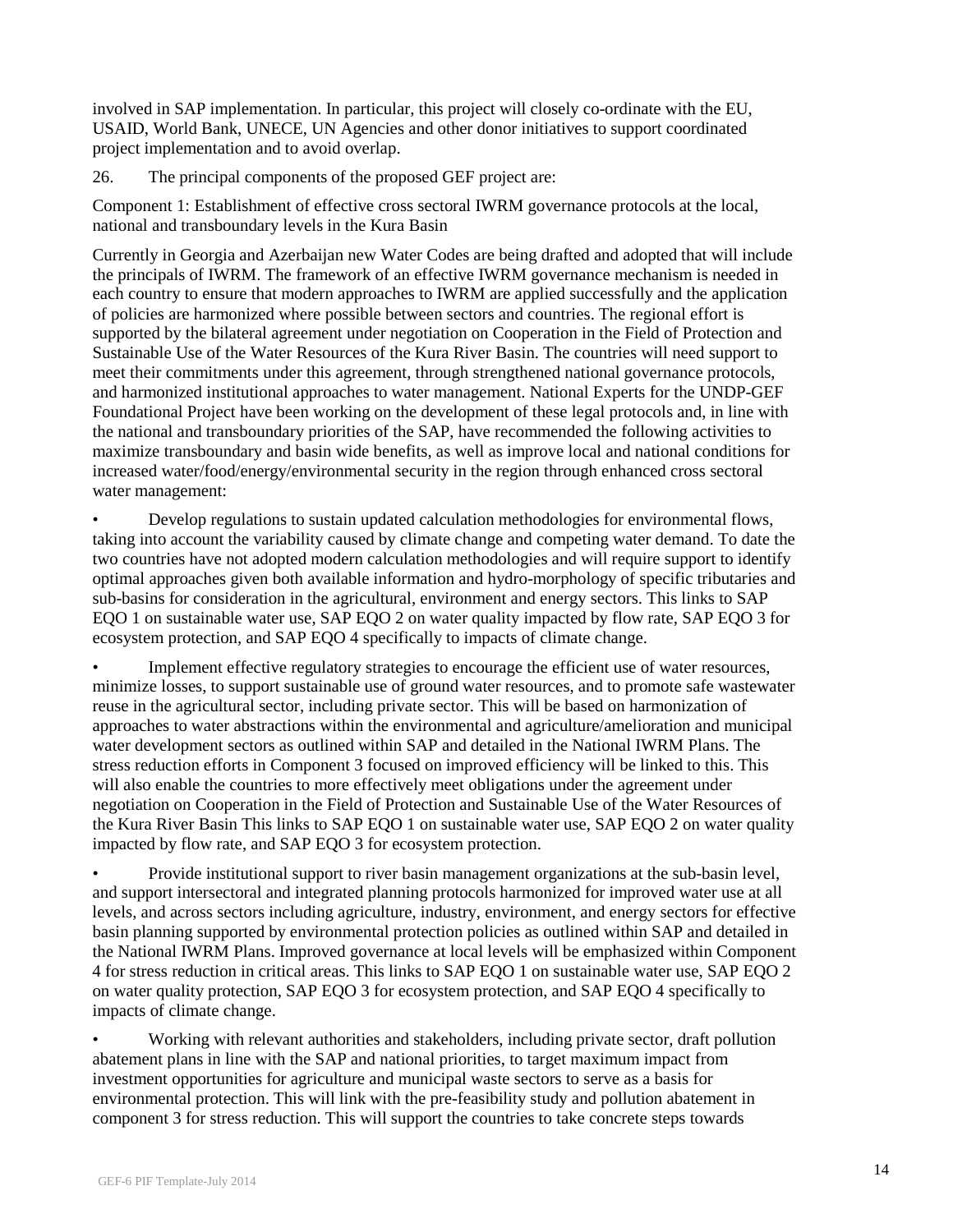meeting their pending commitments to the bilateral agreement under negotiation on Cooperation in the Field of Protection and Sustainable Use of the Water Resources of the Kura River Basin,.This links to EQO 2 on water quality impacted by flow rate, and EQO 3 for ecosystem protection.

• Support harmonized IWRM plan implementation at the national and transboundary levels, strengthening exchanges on observed progress among neighbouring countries and between sectors. The existing National Water Policy Dialog Meetings supported by EU initiatives serve as interministerial committees currently and will continue to be supported under the Project implementation. As the UNECE bilateral agreement is finalized, this activity will also serve to support facilitating the involvement of multiple stakeholders in the processes. Currently Azerbaijan and Georgia are finalizing the bilateral agreement on Cooperation in the Field of Protection and Sustainable Use of the Water Resources of the Kura River Basin, and once all points are agreed a Joint Commission will be formed which will complement and be enhanced by the work of this project. Additionally both countries are signatories to the UNECE Water Convention Protocol on Water and Health, co-chaired by WHO and UNECE. Aspects of this project will link to the work of that protocol and could be complimentary as well. This links to SAP EQO 1 on sustainable water use, SAP EQO 2 on water quality protection, SAP EQO 3 for ecosystem protection, and SAP EQO 4 specifically to impacts of flooding and climate change.

• Formation of a Kura Public Private Partnership to provide non-binding advice and recommendations on water management and technical issues pertaining to transboundary resources within Azerbaijan and Georgia. The panel would be made up of governmental and private sector entities and NGOs (as appropriate). This could include Joint Stock companies such as AzerSu and Georgia Water and Power, Amelioration Joint Stock Companies in both Azerbaijan and Georgia, mining companies, oil pipelines operators, mineral water companies, etc. The idea is that this partnership could work to identify win-win/positive sum scenarios and to strengthen governance for key stakeholders. Members will also provide support to inter-ministerial water policy coordination meetings for stakeholders to the IWRM process. This body can serve to support the Joint Commission that will emerge as a result of the bilateral agreement under negotiation on Cooperation in the Field of Protection and Sustainable Use of the Water Resources of the Kura River Basin, and will be designed to be sustainable after GEF support is completed. This links to SAP EQO 1 on sustainable water use, SAP EQO 2 on water quality protection, SAP EQO 3 for ecosystem protection, and SAP EQO 4 specifically to impacts of climate change.

Component 2: Strengthening national capacities to implement multi-sectoral IWRM in the Kura basin

Within the two National IWRM Plans and the SAP the high level of disciplinary specific technical capacities among the experts in the Basin is acknowledged. The remnants of the Soviet Era include highly trained scientific and technical experts, as well as some of the benefit of boasting the highest literacy rates in the world. However, the training from that era is very discipline-specific and therefore the interdisciplinary approaches required for IWRM remain elusive. There is also a history of low levels of trust between sectors, which must be overcome to enhance national and regional water/food/energy/environmental security through cross-sectoral coordination protocols. Additionally many senior technical experts and scientists are nearing retirement age, while the younger generations often have not benefited from the Soviet education systems as extensively. As younger generations of water management specialists take on new responsibilities often requiring cross-sectoral coordination and sharing a common language of water management based on economic principles, support for their professional development is key. This should be specific to the basin and the institutions in which they work and provide an opportunity to expand their capacity, improve their technical and professional abilities. This will also help to ensure the sustainability of the success of the bilateral agreement under negotiation on Cooperation in the Field of Protection and Sustainable Use of the Water Resources of the Kura River Basin. This can be done at lower costs and with higher benefits by working with them within their own positions, taking steps to strongly incorporate IWRM approaches that emphasize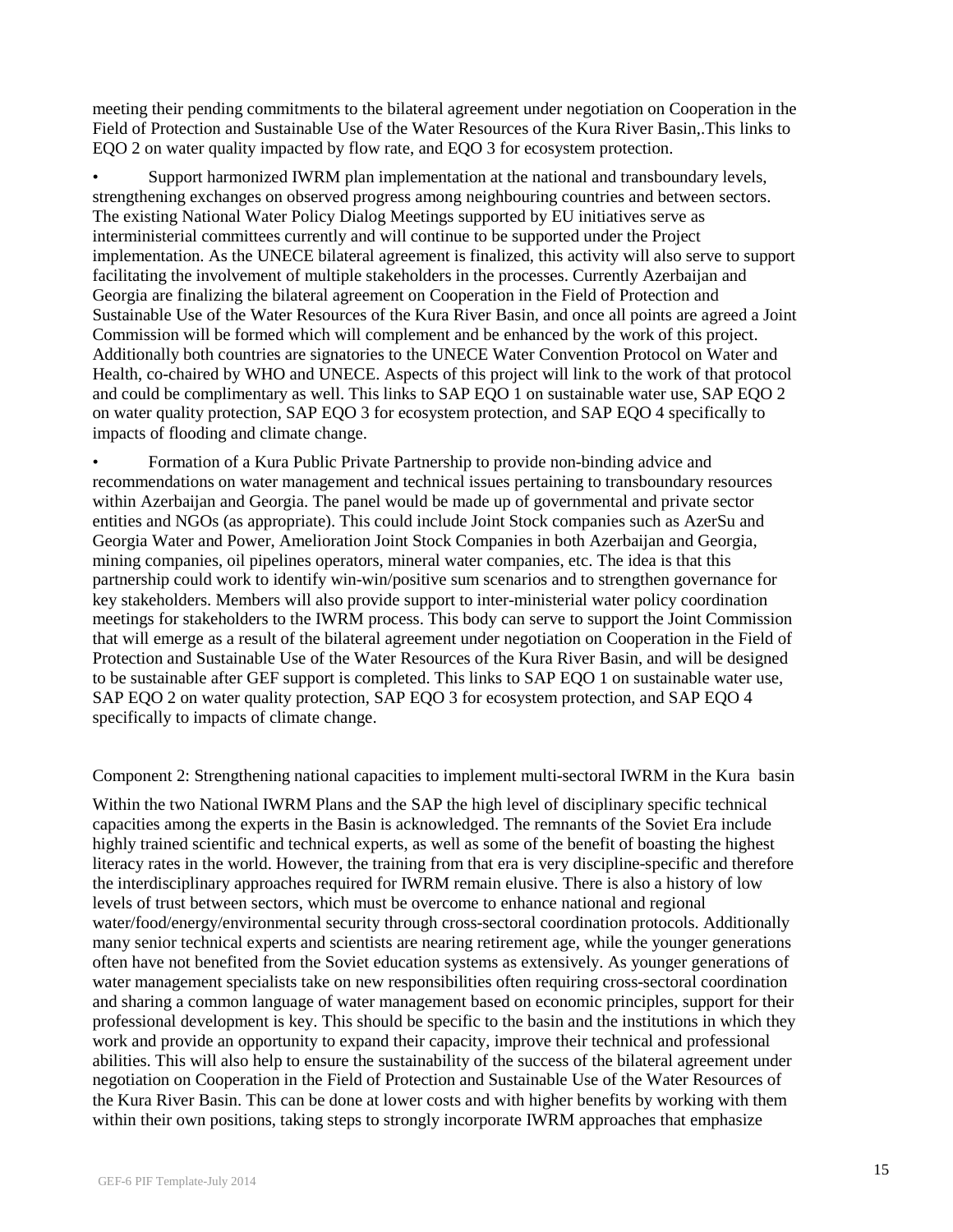water/food/energy/environmental security into their professional duties. Through working with them in their current positions, over time more benefits can be reached than by means of external trainings abroad, which do not address their specific challenges, and can result in higher levels of professional attrition.

The Foundational UNDP-GEF Project initiated the UNDP-GEF EU Kura Aras IWRM Academy for rising decision makers. Sixty two rising decision makers working in the water management sector from the countries participating in the foundational phase were provided with 72 hours of basin- and country-specific training in IWRM. After its completion, participants and other institutional stakeholders requested additional trainings to be provided to the same experts as well as key national experts. Extension of the IWRM Academy, using similar approaches to build the immediate capacity of junior water management professionals, will benefit the basin by providing IWRM and Water Nexus topic-specific expertise to relevant institutional practitioners, by national and international experts. This will be critical to the long-term success of the post-GEF legal and institutional framework established by the bilateral agreement and pending EU Association Agreements. There are four main outputs for this institutional capacity building effort:

• Training programs for IWRM professionals, including on environmental economics, river basin ecology, Water-Energy-Food-Ecosystem Nexus, environmental flow management, sustainable ground water abstraction management, pollution abatement strategies, cross-sectoral and sector specific management practices for improved water use efficiency, pollution reduction and regional security. The work in Component 3 on stress reduction efforts will serve an examples for improving conditions and strengthening governance in critically impacted areas. This links to SAP EQO 1 on sustainable water use, SAP EQO 2 on water quality protection, SAP EQO 3 for ecosystem protection, and SAP EQO 4 specifically to impacts of flooding and climate change.

• Building enhanced capacity within appropriate institutions and basin management organizations to implement river basin management plans in line with EU WFD requirements. This will be supported by improved governance for stress reduction in critial areas in Component 3. This links to SAP EQO 2 on water quality protection, SAP EQO 3 for ecosystem protection, and SAP EQO 4 specifically to impacts of flooding and climate change.

Expanding and strengthening the capacity for enforcement agencies overseeing the implementation of laws and regulations that protect ground and surface water resources quantity, quality and environmental flows. This links to SAP EQO 1 on sustainable water use, SAP EQO 2 on water quality protection, and SAP EQO 3 for ecosystem protection.

• Strengthening the capacity for information management, data analysis and presentation in support of IWRM decision-making, including economic, socio-economic and international legal compliance protocols in line with international and bilateral commitments. This links to SAP EQO 1 on sustainable water use, SAP EQO 2 on water quality protection, SAP EQO 3 for ecosystem protection, and SAP EQO 4 specifically to impacts of flooding and climate change.

Component 3: Stress reduction in critical areas and pre-feasibility studies to identify investment opportunities for improving river system health

In order to move beyond the monitoring, institutional, and capacity building approach to IWRM, towards taking steps to actually reduce stress on key water ecosystems, effective stress reduction and coordinated governance approaches in multiple sectors is needed in critically impacted areas. These projects will be commisurate with the budget allocation for these and will target areas where the greatest stress reduction can be achieved. In all cases the stress reduction efforts will be accompanied by associated governance mechanisms developed in Component 1 and capacity buidling in Component 4 to ensure the long term sustainability of stress reduction efforts following the completion of the project. This will be in line with the strengthening of river basin management organizations as well as multisectoral coordination that will be critical to addressing the long term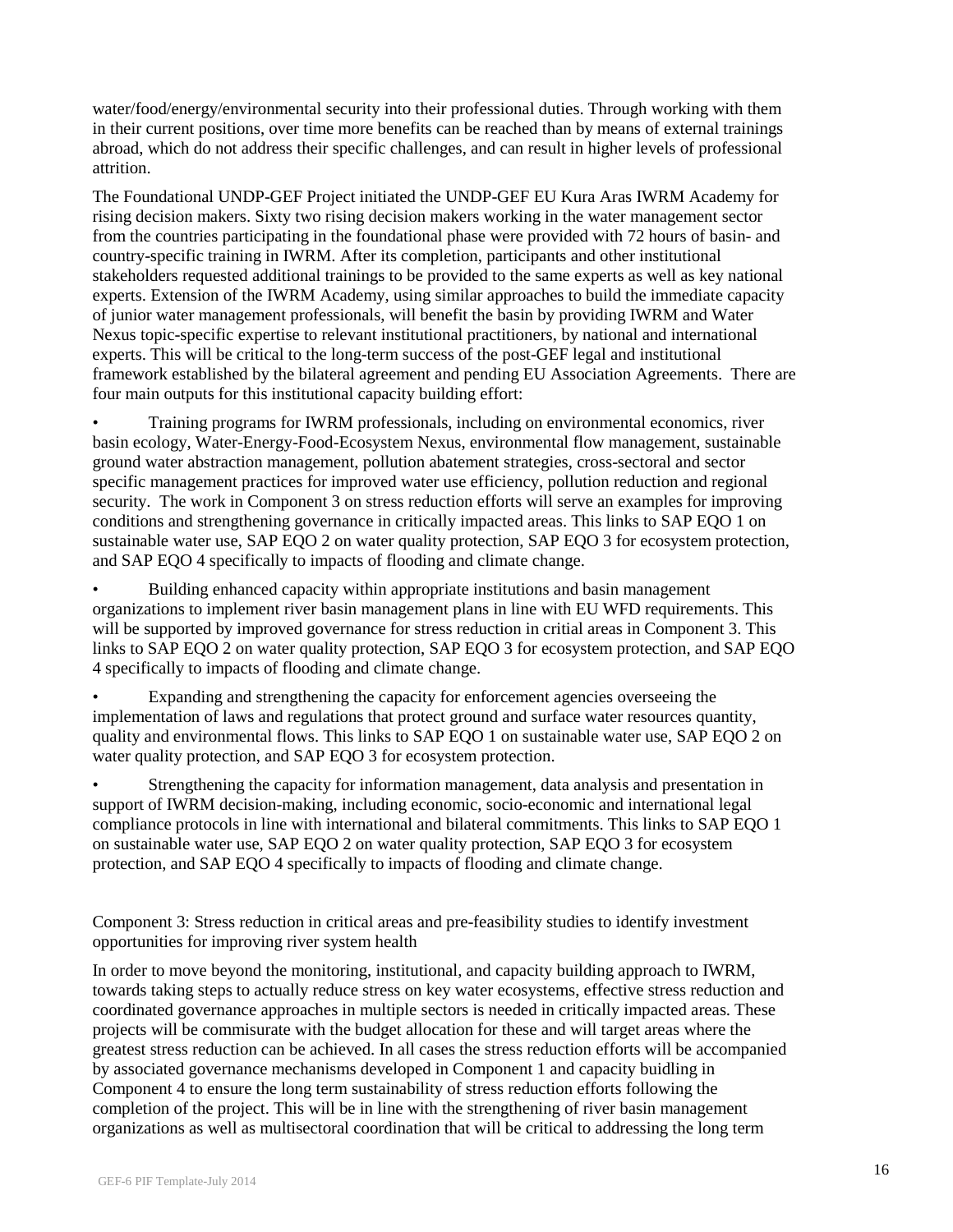stress reduction for improved ecosystem health. Additional support from stakeholders and donors will be sought as available. It is also important to conduct pre-feasibility studies in support of larger-scale investment opportunities that can lead to achieving some of the outcomes defined in the SAP that require substantial investments. As these efforts will not be feasible within the short term of the project, this component is intended to attract larger-scale investment, including through the involvement of appropriate private sector organizations and IFIs (WB, EBRD, EIB), to reduce the national and transboundary degradation of the Kura River Basin. Accordingly, the activities for this component include:

• Implement projects in critically impacted areas using technologies to reduce factual water losses and improve water use efficiency in different sectors, including state and private agencies, with selected pre-feasibility studies to promote up-scaling to be completed. The loss of water resources, including ground water, within the distribution systems is estimated to be over 50% in some areas of the Kura Basin. As a result, water ends up where it is not needed and fails to reach its destination in an efficient manner. Outdated practices in industry, mining, energy, agriculture and municipal water management result in compounded losses, and increased costs. This leads to increased and often unsustainable reliance on ground water in some areas. The implementation of selected projects to reduce factual water losses and improved efficiency in critical areas will also inform stakeholders to enable them to work more efficiently and improve water governance at the local levels. This will be coordinated with on-going donor initiatives in specific sectors where feasible. This links to SAP EQO 1 on sustainable water use.

• Conduct pre-feasibility studies for the implementation of integrated pollution abatement plans working with state agencies and private sectors, to maximize the benefits and potential for transboundary collaboration on water quality and ecosystem improvements. This will be in line with output 1.4 to develop pollution abatement plans for the basin. It will build on the work of the TDA Desk Study on Water Quality Hot Spots and will focus on priority areas under significant stress from transboundary water pollution. The focus of these will be dependent upon maximizing stress reduction benefit as determined by the pollution abatement plans and improved transboundary governance to address water quality improvements. This links to SAP EQO 2 on water quality protection.

• Develop projects on river restoration in critical areas to improve the protected areas networks and river system health along river corridors and in catchment areas, in line with international best practices, to initiate efforts for the rehabilitation of river systems in key critical areas within the basin. These will be small scale on tributaries to the Kura in areas selected with government counterparts capable of sustaining the specific restoration measures and governance in line with national and international commitments while also strengthening local, national and regional capacity. The size of these will be small due to budget limitations, but will be conducted in the most critical areas to maximize stress reduction. This will be linked to the best practices of the International Rivers Foundation as possible. This links to SAP EQO 3 for ecosystem protection.

Component 4: Targeted education and involvement projects to empower stakeholders in implementing local / national / regional actions in support of SAP implementation

The successful implementation of IWRM, especially in light of the threats posed by climate change, requires that stakeholders from all segments of society take an active role and feel empowered to take responsibility for improving their conditions. Increasing capacity for academic, civil society, private sector, and local community stakeholders begins with awareness raising and education, and should be quickly expanded to provide opportunities and incentives for innovations to emerge from those who are most impacted including those impacted due to specific gender roles. It is critical that addressing the challenges of IWRM and climate change impacts on water is treated not only as the responsibility of the government institutions, but also must be fostered among all stakeholders. Together these link to SAP EQO 1 on sustainable water use, SAP EQO 2 on water quality protection, SAP EQO 3 for ecosystem protection, and SAP EQO 4 specifically to impacts of flooding and climate change. The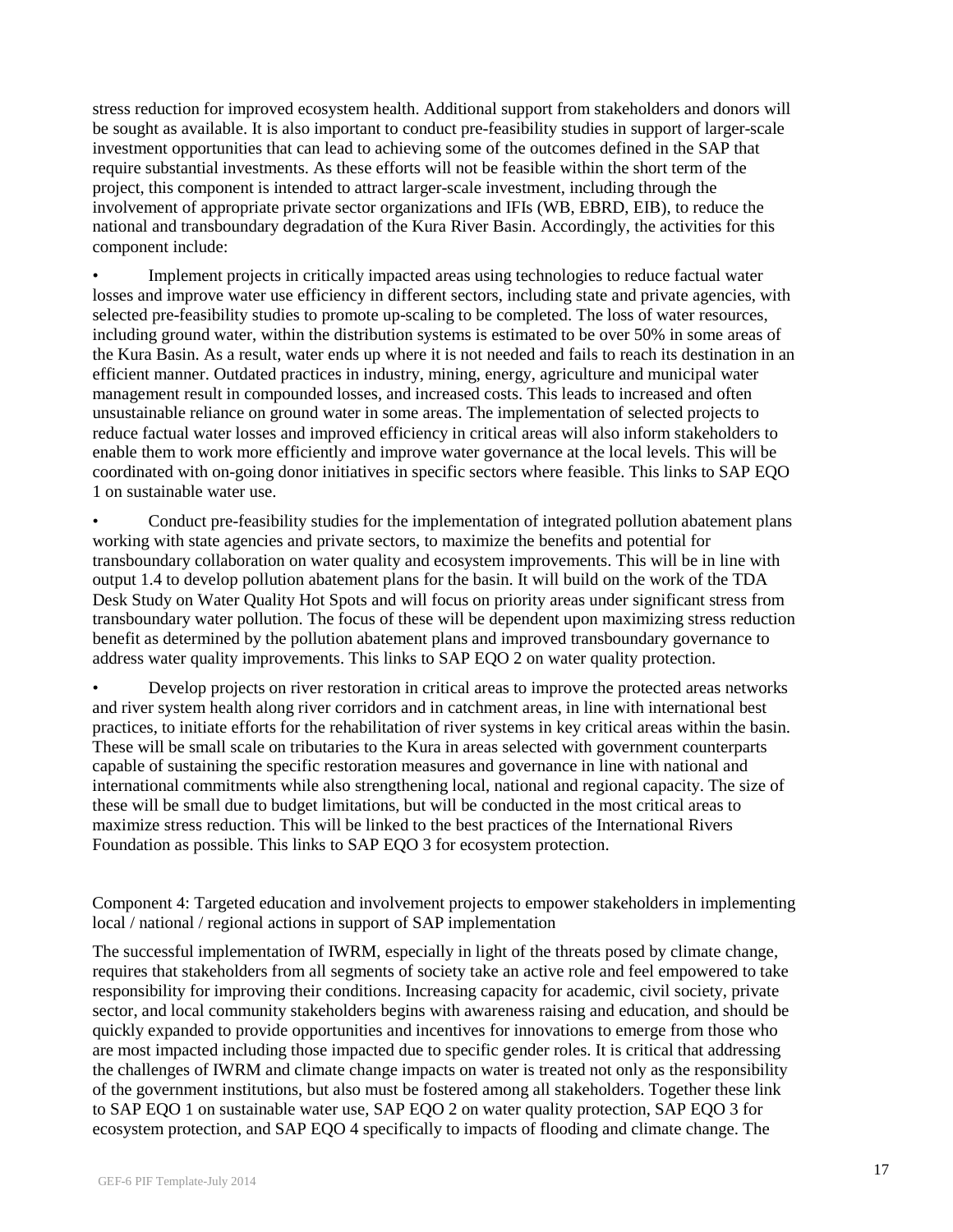activities recommended to achieve this are:

• Identifying and training a diverse team of professional IWRM trainers to work with stakeholders towards reaching sustainability at the local, national and transboundary level. This may include NGOs, educators, community organizers, women's groups, Water User Associations as applicable academics, and IWRM practitioners from Georgia and Azerbaijan. The intention is that, once trained, they can take responsibility for expanding the training to others, based on shared curricula, initiatives and support teams within each country.

• Support bi-annual academic IWRM conferences for higher educational institutions in Georgia and Azerbaijan to share best practices on Kura themed IWRM topics. The UNDP-GEF Kura foundational phase of the project was catalytic in developing a shared curriculum for an IWRM Master's degree with Baku State University and Tbilisi State University. UNESCO-IHE is responsible for training instructors. However, as such programs emerge, it will be vital that students and instructors are able to share research and teaching experiences. This will help future generations of water resource managers to share familiar common approaches, and can support sustainable long term harmonization of IWRM.

• Conduct staged social marketing campaigns to improve the understanding among all stakeholders of the importance to actively participate in IWRM, and to empower them to prepare for and adapt to the impacts of climate change on water resources. Social marketing – using advertising approaches to change public opinion and behavior must be designed with cultural sensitivity, being most effective when done in phases to build awareness and induce changes in behaviors. Special attention will be given to gender specific issues in water management to encourage full participation of all water users and to empower those marginalized groups who have not had a voice in water management historically, as many of the key solutions may be within those populations.

• Host local competitions and regional showcasing for local stakeholder innovations in climate change adaptation for measurable stress reduction. The project, in cooperation with local schools, universities, small scale private sector, NGOs, and other civil society organizations, will host local and national competitions for low cost innovations in water use efficiency and climate change adaptation. This will link to the social media campaign and encourage marginalized groups to share their ideas. This will also highlight the need to conserve groundwater resources and protect critical catchment areas for improved water quality. The winning innovations will be shared regionally and showcased internationally, and as possible and appropriate small grants for up-scaling and replication will be secured. This may be done in collaboration with the GEF Small Grants Program.

• In order to share experiences more widely with the international water management community, a project information and experience sharing system will be developed through the coordinating offices, while the contribution to GEF IW:LEARN activities will continue as noted above with 1% of the GEF grant dedicated to continued participation in IW:LEARN activities.

Component 5: Enhancing science for governance by strengthening monitoring, information management and data analysis systems for IWRM

During the preparation of the TDA and drafting of IWRM Plans the need to harmonize monitoring and information management and to strengthen data analysis became clear. Gaps in data were identified within the TDA, and accordingly the SAP and the National IWRM Plans identify measures to support gap filling, to improve information management and to improve the quality of analysis of existing and newly collected information. In addition, there is a strong need to prepare to harmonize data at the national and transboundary levels as much as possible in line with the bilateral agreement under negotiation on Cooperation in the Field of Protection and Sustainable Use of the Water Resources of the Kura River Basin.

As an example, the participating countries have each adopted different parameters for assessing water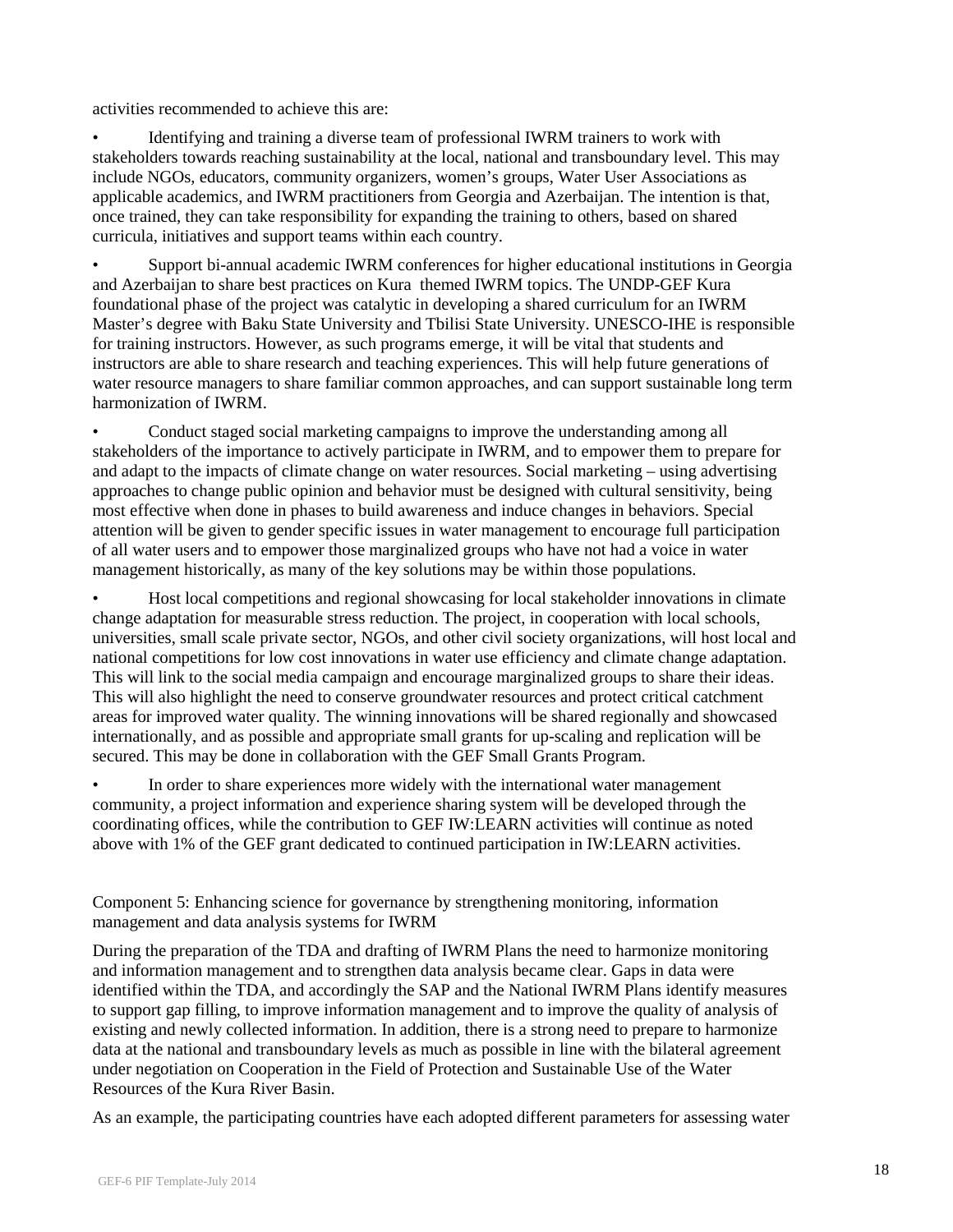quality, as noted in the TDA Desk Study on Water Quality Hot-Spots. As a result, it is increasingly difficult to address water quality management, as reaching consensus on actual levels of pollution, its cause and effect is hampered by the lack of comparable standards. Additionally, information on the biodiversity and ecological functions within the river, riparian zones and the basin is not well understood and documented, leaving a baseline that urgently needs gaps filled in order to understand the impacts of development and climate change on ecosystems. Information collected on all aspects of water resource management must be integrated across sectors and analysed as a whole system rather than through discipline-specific sector-based approaches. Further, by supporting activities at the national level there are increased opportunities for transboundary harmonization, the sharing of lessons learned, as well as data exchange between countries as outlined in the bilateral agreement under negotiation on Cooperation in the Field of Protection and Sustainable Use of the Water Resources of the Kura River Basin. Additionally, while within both Georgia and Azerbaijan the development of hydropower facilities have has political primacy over environmental impact concerns, the Georgian Ministry of Energy and Azerbaijan Alternate Energy Agency both has stated that a lack of reliabel ecological information reduces their ability to effectively plan and program flow releases. Both ministries have stated that they are not resistent to environmental flow regimes, provided sufficient information is available during the planning processes. Targeted activities to fill gaps and facilitate information management for harmonized IWRM implementation are:

• Improve the assessment systems and modeling of ground- and surface water resources availability and fluctuations, to gauge flow rate impacts on water quality and ecosystem health. Currently there is a lack of recent data and system for analysis that enable firm and agreed conclusions to be drawn on the cause and effect of shifting flows on water quality and ecosystem health. Historical hydrological information has been collected over almost a century but is only now being put into digital format for analysis of trends that will be critical for understanding both surface and ground water flow patterns, especially in light of climate change impacts. The effective use of the Water Nexus approach requires reliable assessment of data on hydrological flow data that can be shared and agreed by all sectors. This information is critical both for the development of pollution abatement plans with private sector inputs and for sustainable surface and ground water abstraction planning, as well as for accurately determining environmental flows. This links to SAP EQO 1 on sustainable water use, SAP EQO 2 on water quality protection, and SAP EQO 3 for ecosystem protection.

• Conduct an assessment of the economic and social benefits per unit of water used in different sectors to balance competing demands during the planning process. Currently sectoral coordination is hampered by a lack of a common metric for water management. As all sectors understand baseline economic management principles, being able to create a dialogue about water as an economic resource, including for water/food/energy/environmental security, is critical. This includes the cost and benefit per unit of water used for agricultural, hydropower, industrial, and municipal water development planning, as well as those related to the preservation of ecosystems and ecosystem services in light of climate change and needs to meet the multi-sectoral demands for water resources. This will also include the important role that hydropower reserviors play in reducing the costs of catastrphic flooding in downstream reaches of the river. This links to SAP EQO 3 for ecosystem protection where it provides essential socioeconomic services. This also links to SAP EQO 4 on flooding through cost analysis of flood impacts.

• Develop ecological assessment programs for river system health, in support of guiding environmental flows regulation. This will enable the countries to strengthen baseline data and to gauge the impacts of development, changes in flow regimes and climate change, as well as the effectiveness of IWRM Plan implementation, and to ensure that environmental security is being preserved. In both Georgia and Azerbaijan the increasing emphasis on hydropower for electricity generation requires accruate and reliable information for permitting of new hydropower schemes, both to establish reliable baseline conditions but also to ensure that mitigation of negative impacts and enhancement of positive impacts can be assured and measured. This links to SAP EQO 3 for ecosystem protection, and SAP EQO 4 specifically to impacts of flooding and climate change.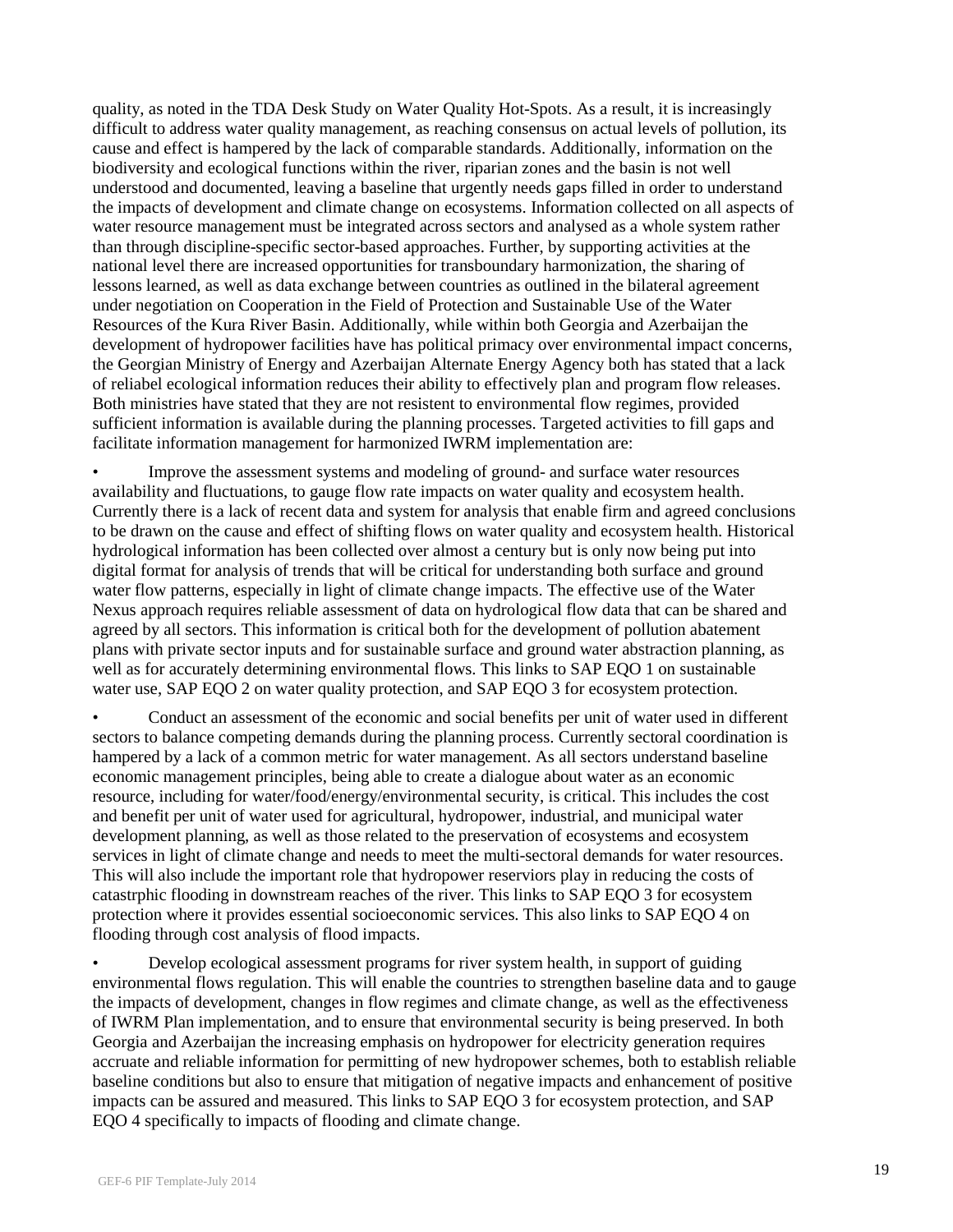• Strengthen protocols to support data exchange between within and acress sectors within and across sectors and countries to inform sound IWRM decision-making at national and transboundary levels. Information exchange within countries remains highly formalized and often is not integrated effectively to support decision making. Improvements made at the national level can be shared at the basin level and can foster confidence building between countries. It will also significantly enhance the application of IWRM and build stronger commitment to the nexus linkages supporting water/food/energy/environmental security and climate change adaptation including conjunctive uses of ground and surface waters. This links to SAP EQO 1 on sustainable water use, SAP EQO 2 on water quality protection, SAP EQO 3 for ecosystem protection, and SAP EQO 4 specifically to impacts of flooding and climate change.

## 4) Incremental Cost Reasoning and Expected Contribution from the Baseline

27. In the framework of implementing the SAP and National IWRM Plans, the GEF funding will enable the consolidation of country and transboundary efforts to reduce transboundary degradation of the Kura basin through harmonized implementation. This will strengthen the implementation of IWRM and enhance water/food/energy/environmental security at the national and transboundary level, and encourage ecosystem-based management, by implementing the full range of policy, legal and institutional reforms towards the sustainable use of river ecosystems at the national and transboundary levels. This will also support the linkages of water to other regional regimes for energy, transportation, and culture. The GEF resources will support incremental activities including:

Component 1: will strengthen the framework for the implementation of IWRM, by supporting the harmonization of legal, institutional and regulatory protocols within and between countries for more effective governance of the shared river system and its water resources for strengthened water/food/energy/environmental security. This will be in line with pending bilateral agreement under negotiation on Cooperation in the Field of Protection and Sustainable Use of the Water Resources of the Kura River Basin, and strengthen governance mechanisms for environmental stress reduction.

Component 2: will strengthen the capacity of the institutions responsible for implementing IWRM in the sub-basins, the countries, and at the transboundary level across sectors. This will support the longterm implementation of the bilateral agreement. This will also seek to support harmonization in approaches across sectors and between countries for more effective sustainable development and improved water/food/energy/environmental security. The improved capacity will enable the countries to sustainably reduce environmental stresses and better mitigate negative impacts on ecosystems from development.

Component 3: will reduce stresses in critical areas of impacted water resources, improve governance at the local, national and regional levels for stress reduction efforts, and prepare the countries to attract investments in larger-scale solutions to address major sources of ecosystem degradation and pollution for transboundary benefits.

Component 4: will empower stakeholder to play an active and innovative role in IWRM implementation from a wide range of perspectives. By building awareness of the challenges, and turning to stakeholders for possible solutions, ownership of these solutions and long term governance will be enhanced, and the potential for low cost stress reduction initiatives leading to sustainable results will be increased.

Component 5: will strengthen monitoring, data assessment and analysis systems in support of improved decision making, and increased exchange of comparable information and analyses between sectors and countries for improved governance and harmonized water resources management. This will increase applied water/food/energy/ecosystem security, stress reduction measures, and climate change adaptation including conjunctive uses by increasing the empirical understanding of necessary decisions to be made to realize the shared benefits of cross sectoral coordination.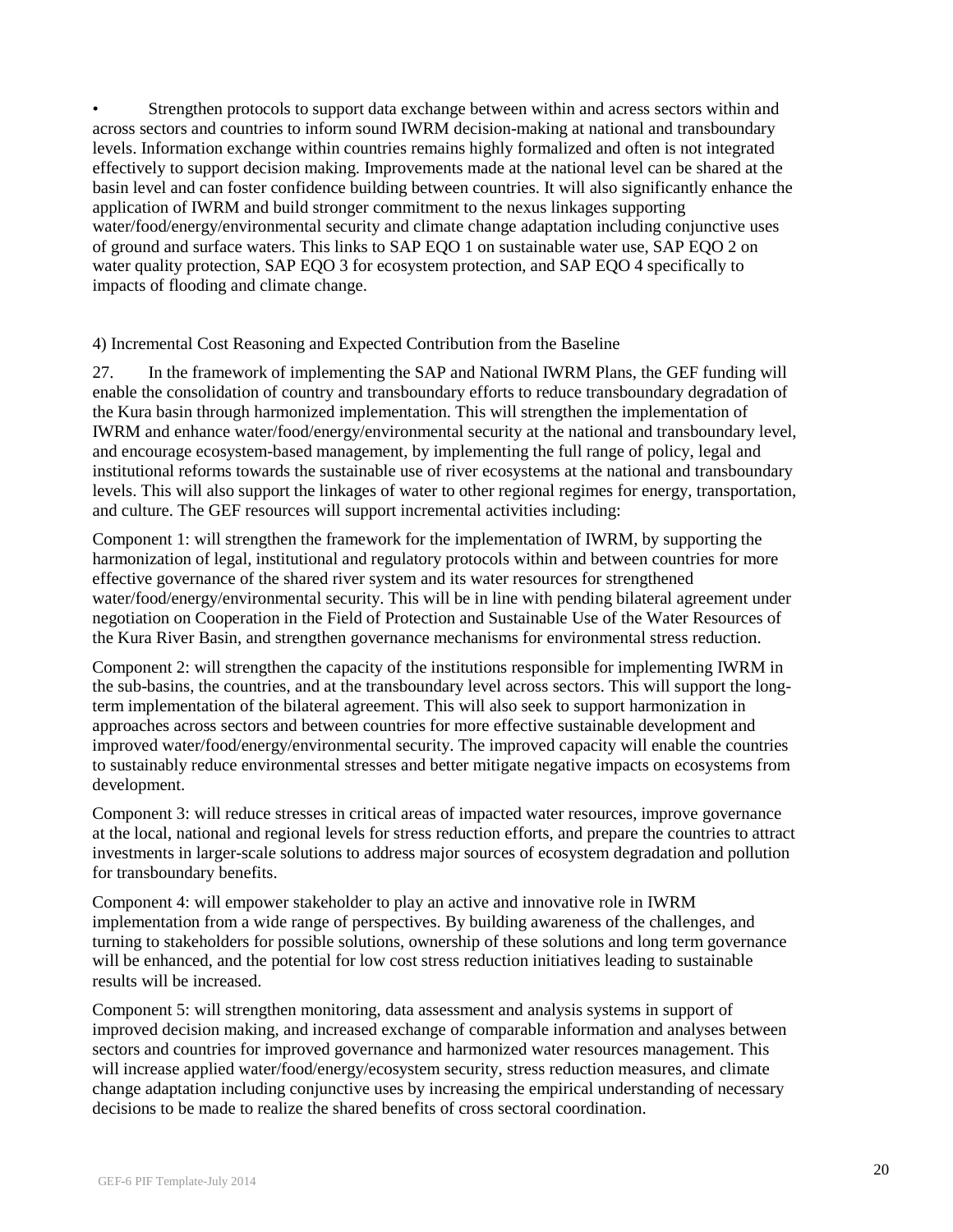### 5) Global Environmental Benefits

28. Under the guidance of the proposed project, it is expected that improvements in transboundary water management will be realized through both national and transboundary harmonization; in the longer term, as the SAP is implemented, improvements in the environmental and water resource status of the Kura should be clearly discernable. Implementing policy, legal and institutional reforms agreed to under the Kura SAP, with strengthened bilateral commitments and providing the two countries with relevant information, capacity and management tools will facilitate achieving these environmental status improvements and enhance water/food/energy/environmental security. For example, support to strengthened integrated planning protocols between sectors, and facilitating the harmonization of planning between sectors and countries by means of information sharing will enable the countries to build confidence at the national and transboundary levels for improved water management and strengthened regional cooperation regimes. This opens opportunities for developing shared solutions, exchanging lessons learned and potentially for creating higher levels of management harmonization at other economic and resource-dependent levels. Further, application of IWRM and Water Nexus will help the countries to meet commitments and goals to international agreements, through the application of practices that lead to improved sustainable development at the local, national and transboundary level, even under the threat of climate change.

29. This proposed project was preceeded by a foundational UNDP-GEF IW project which supported Azerbaijan, Georgia and Armenia in the development of the regional TDA and SAP. Armenia has elected not to participate in the SAP implementation project at this time; however, the project has been designed such that Armenia could participate at some future juncture if it elected to do so. Consequently, the immediate focus of the project described in the PIF will be on the areas of the Kura river basin which lie within the territories of Azerbaijan and Georgia. While the omission of Armenia from the SAP implementation project is unfortunate, the significant importance of the Kura (Georgia and Azerbaijan), to water and food security, socioeconomic development, and regional cooperation remain paramount and underscores the significant global environmental benefits the proposed project would deliver in terms of improving transboundary waters governance and management. The significant commitment by both countries to the SAP and their respective national IWRM plans, combined with the tangible progress Georgia and Azerbaijan have made in reaching consensus on a regional legal framework in line with the UNECE Convention on the Protection and Use of Transboundary Watercourses and International Lakes (Water Convention) through the bilateral agreement under final negotiations on Cooperation in the Field of Protection and Sustainable Use of the Water Resources of the Kura River Basin, further underscores the value added GEF can provide in furthering transboundary cooperation in the politically volatile Caucasus. As the UNECE and GEF support processes go forward, it is very possible that the concrete measures Azerbaijan and Georgia have taken to improve transboundary cooperation could be catalytic and encourage broader participation by other Kura- river riparians and the project will continue to facilitate dialogue towards this end.

30. This project will allow the two countries to test the implementation of nationally-constructed IWRM Plans as part of the transboundary SAP. The implementation of priority measures to address national and transboundary concerns will enable them to move towards more sustainable development and integrated resource management nationally and across the basin. The foundational phase GEF IW Project fostered the approach of National IWRM Plans leading to the shared priorities in the SAP to be tested for effectiveness. In the standard GEF IW approach the TDA is developed, then based on its recommendations the SAP emerges, from which subsequently the National Action Plans are drafted. As the IWRM plans for Azerbaijan and Georgian are nationally constructed concurrently with the SAP and the TDA, as well as a trialing of the Water Nexus pilot methodology, with only the guidance of international experts, the likelihood of more effective IWRM application at the national level and in support of the transboundary level is much higher.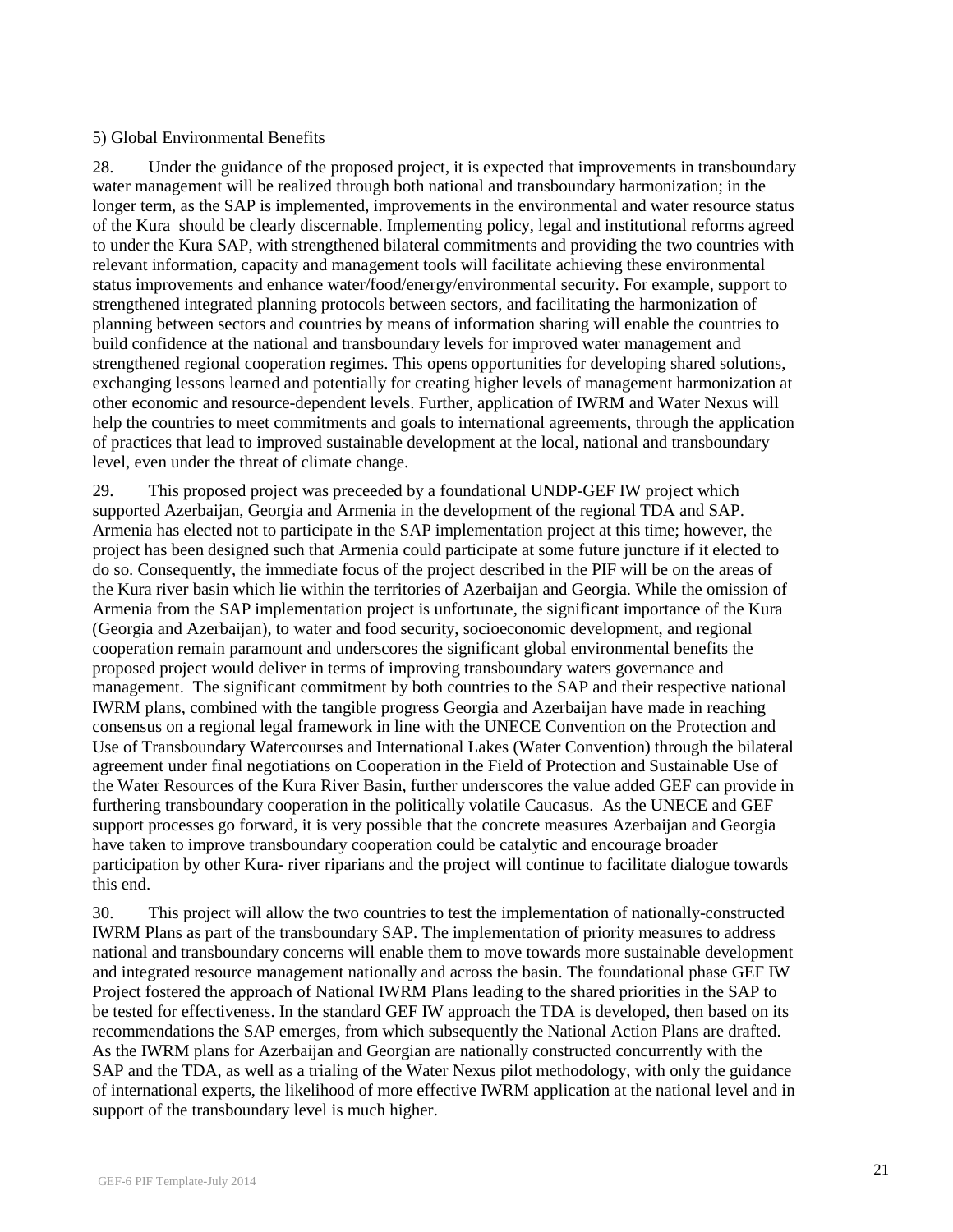31. It is critical that countries are supported to do at the national level what they are also being asked to do at the transboundary level as noted in the GEF 6 IW Strategy. This will require staged implementation, with the proposed stage focusing on institutional, regulatory and capacity building in preparation for the development and management of larger-scale investments to reduce environmental stresses. This approach will ensure that there is a shared understanding of cause and effect relationships in water resource management to address transboundary challenges, as well as the stress reduction measures to address the transboundary degradation and shared capacity to sustainably address these. The proposed project will ensure capacity development based on the same principles in both countries, and promote the sense of local ownership of both national and transboundary solutions. This will increase confidence within and between states, and build lasting linkages for longterm sustainable development. This will also enhance regional institutions and shared regimes for transportation, energy, and culture through enhanced water/food/energy/environmental security and the implementation the bilateral agreement on Cooperation in the Field of Protection and Sustainable Use of the Water Resources of the Kura River Basin.

## 6) Innovativeness, Sustainability and Potential for Scaling Up

32. Specifically in terms of promoting innovation the foundational phase of the UNDP-GEF Kura foundational project has taken steps outside of the standard TDA/SAP methodology to support capacities and plans at the national level to also collaborate in the transboundary setting, as noted above. This was done mainly to encourage the development of national plans, and enable countries to take steps nationally that will also have transboundary benefits. As a result, the SAP emanating from this approach has very strong linkages between national and transboundary priorities. Additionally it is important that the countries have stand-alone IWRM Plans and NAPs that can be independently supported as well as owned by the implementing stakeholders. This increases the likelihood of sustainability and accomplishment of these plans, while at the same time increasing the understanding of the localized benefits and willingness of countries to take steps in support of the implementation of these plans in the long run. This way, if the donor community cannot fund aspects of the SAP implementation there is a higher likelihood that the countries are willing to support it themselves. Further, if political tensions become inflamed and one country cannot participate, the transboundary benefits can still be realized.

33. The foundational phase of the project also conducted a Trend Analysis of the social and economic sectoral development plans as part of the TDA. National level sectoral plans for agriculture, hydropower development, municipal water development and industry were analysed for each country for 5 years, 10 years and 20 years. The impacts of these were assessed as they would impact water quantity, water quality, ecosystem health and climate change impacts. This set the stage for the need to integrate water resource management planning, with a strong emphasis on taking steps to protect water/food/energy/environmental security. The UNECE Pilot Nexus study built on this, and provided key cross sectoral stakeholders with an introduction to the importance of developing protocols for cross sectoral coordination at the national and regional levels.

34. Sustainability for the Project arises from continuing with this national-to-transboundary approach, by building capacity, strengthening institutions, improving monitoring systems, enhancing stakeholder involvement in IWRM and cross sectoral support for water/food/energy/environmental security with stress reduction efforts in critical areas at the national levels, while providing for harmonization at the transboundary levels. As noted above, the high level of national and local ownership, combined with fostering of transboundary relations, increases the likelihood of ongoing coordination and cooperation at key technical levels. The project will build national capacities for IWRM professionals in multiple sectors, establish a cohort of professional IWRM trainers, support the development and enforcement of laws and regulations for sustainable water use, gender mainstreaming, and increase stakeholder awareness, understanding and ownership of solutions. It is intended that the role of international donors will be phased out and replaced by national and basin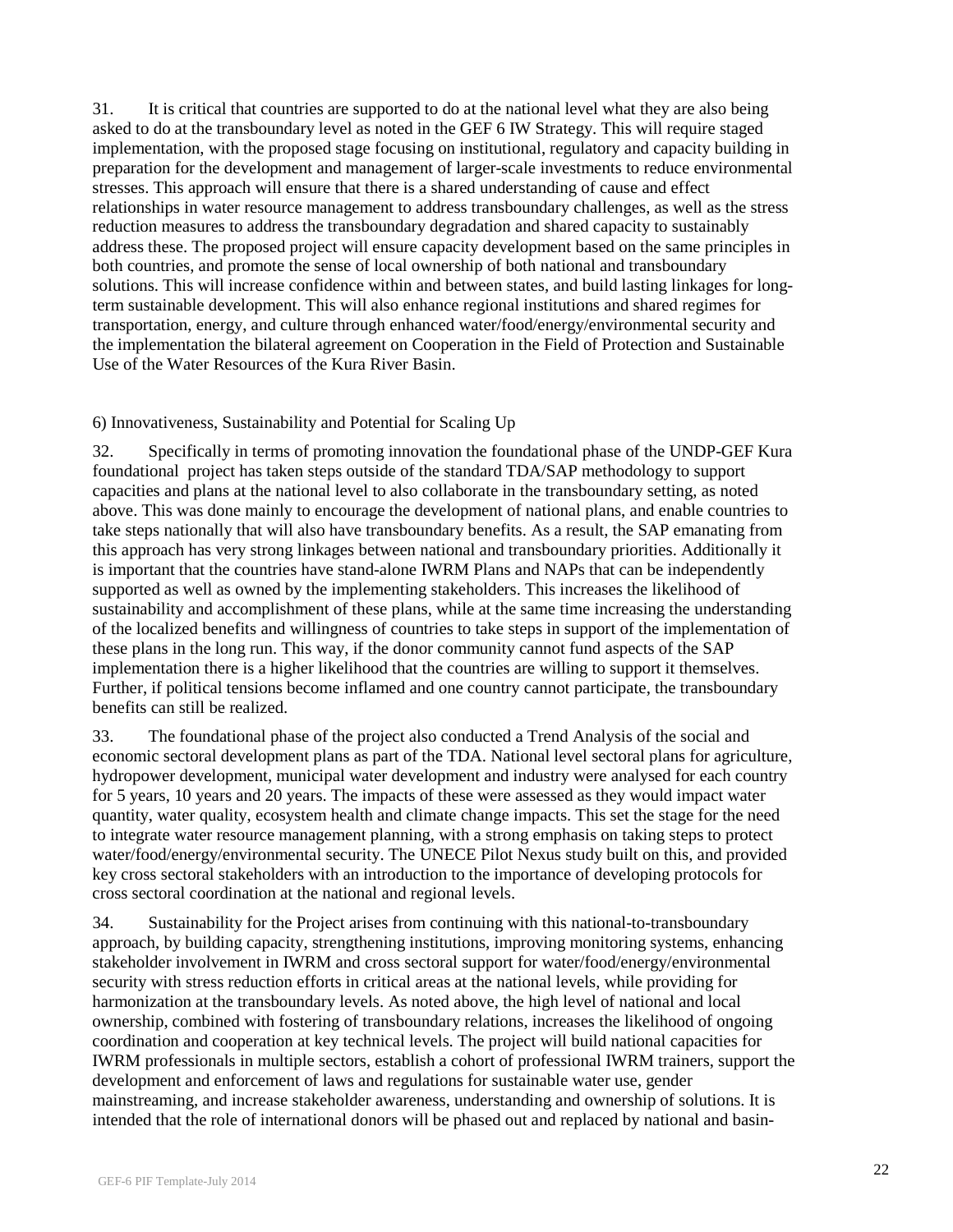wide experts and professionals capable of ensuring benefits for the stakeholders.

35. Regarding scaling-up, the lessons learned regarding the TDA (and Trend Analysis) -to-National IWRM Plans-to-SAP-to-implementation approach for enhanced water/food/energy/environmental security at the regional level can be applied throughout the world, creating a strong level of certainty that people know their own problems and need support to figure out how to address them. This focuses on empowering stakeholders to address the challenges they meet at the local and national level and to realize the critical transboundary benefits that can be obtained. The interdependence within a river basin system differs from regional seas and large marine ecosystems. Because of the uni-directional flows it is critical that each country take responsibility for addressing their own IWRM approaches, while recognizing the ecosystem-interdependence that spans political boundaries. Further, the potential for the shared management of transboundary waters can have large social and economic benefits across sectors. This can only be seen where national benefits are brought into harmonization with basin-wide benefits. Testing the effectiveness of this in the transboundary setting through the activities outlined above will serve as a potential model for other river systems around the world, especially where there may be tensions regarding shared water resources.

*A.2. Stakeholders*. Will project design include the participation of relevant stakeholders from civil society and indigenous people? (yes  $\boxtimes$  /no ) If yes, identify key stakeholders and briefly describe how they will be engaged in project design/preparation:

The project design will be informed by inputs from local stakeholder groups. The complex historical ethnic diversity of the South Caucasus is well integrated, with no individual groups qualifying as "indigenous people" within the standard developmental definition. Even so every effort will be made to include and address the needs of marginalized populations in the project activities. Civil society has played an important role in the development of the Kura SAP through the NGO Forum recommendations to the Project Steering Committee. NGOs and other members of civil society will be closely consulted during the design of the Project document and are expected to play a substantion role in the implementation of the project, specifically in Component 4: Targeted stakeholder education and involvement projects to empower local community stakeholders in implementing local / national / transboundary actions in support of SAP implementation. Community organizations, and civil society groups will support stakeholder guidance, with provide input to the Kura Public Private Partnership Boards, provide technical support to the project as appropriate and implement many stakeholder involvement activities. They will also provide key support to faciliate local civil society partners involvement for capacity building and stress reduction efforts in critically impacted areas.

*A.3. Gender Considerations.* Are gender considerations taken into account? (yes  $\boxtimes$  /no ). If yes, briefly describe how gender considerations will be mainstreamed into project preparation, taken into account the differences, needs, roles and priorities of men and women.

. In line with ther recommendations of Gender Mainstreaming for Water Management Report, drafted in the foundational phase of the Project, gender mainstreaming will be featured throughout the project preparation and throughout the project. There is a very strong gender equality within the water management within Georgia, and largely within Azerbaijan as well, due to the Soviet legacy of high level educational and professional equality. As a result the heads of water monitoring agencies in both countries are female, there is gender equality within the institutionalized water governance sectors of both countries. It is encourgaing that 80% of students in the geography and hydrology department at Baku State University are women, suggesting this trend towards gender equality will continue. At the professional levels though there are some limitations for younger women in terms of ability to conduct unchaperoned field work, and expectations that prioritize traditional gender roles within the home will take precedence over professional development. Additionally within the general population traditional gender roles preclude decision making regarding water resource management, though this is changing especially as the important role women play in understanding domestic water use becomes increasingly appreciated by the municipal water development sector. This sort of attention will be emphasized throughout the project to support the increased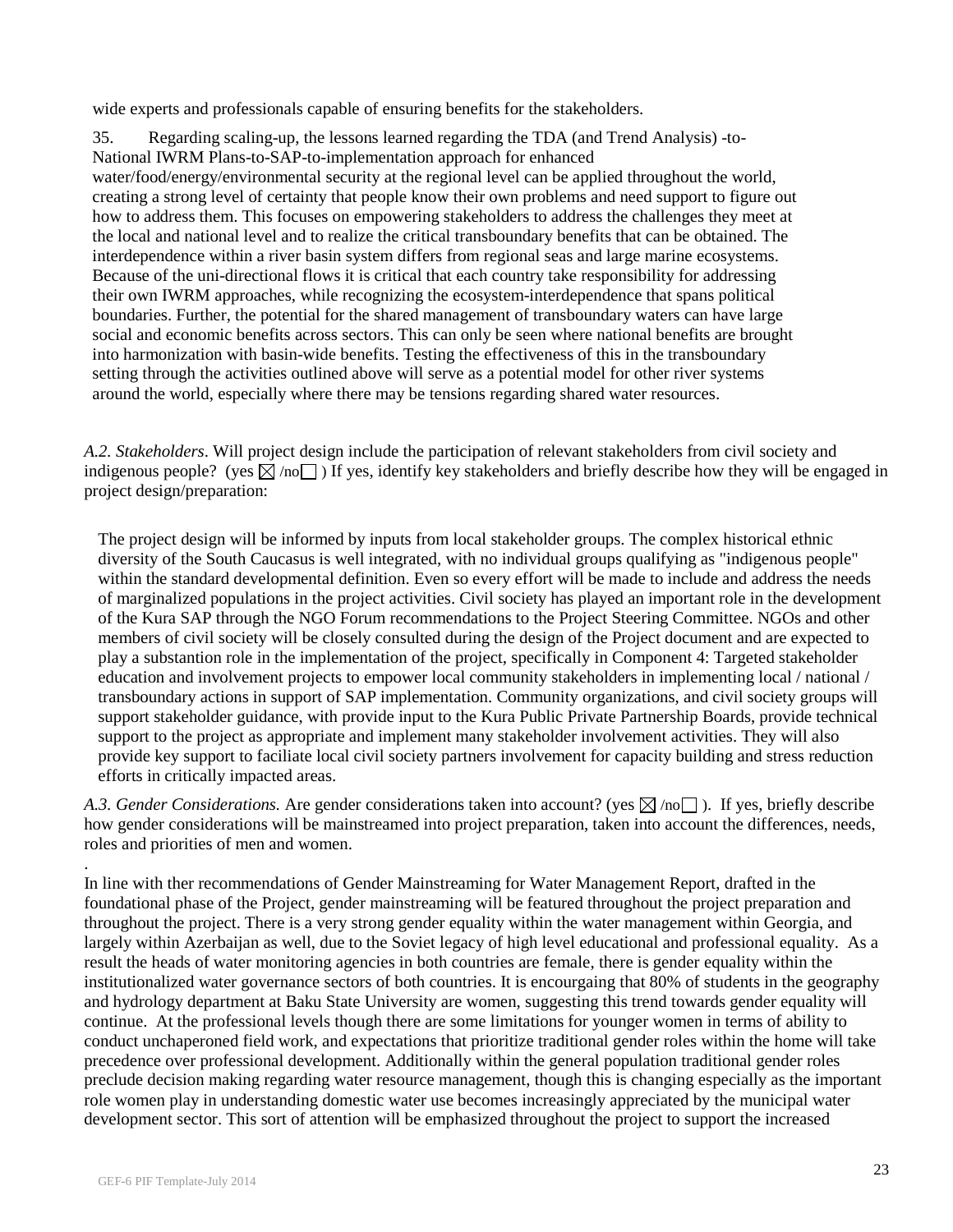awareness of gender roles in water management and the benefits that both men and women bring to successful integrated water resources management.Within the professional capacity building for water management in Component 2 selection of women for trainings will be emphasized and gender mainstreaming for water management will be included within the trainings. A gender mentoring program will be established with senior and junior professionals. Additionally, gender aspects in community based water management will be highlighted within Component 4: Targeted education and involvement projects to empower stakeholders in implementing local / national / regional actions in support of SAP implementation. Additionally within the pre-feasibility study work in Component 3, it is anticiapted that working with women as key stakeholders most impacted by low water quality, will emphasize both the needs, roles and priorities of both men and woman in pollution abatement. In the development of the Project Document, a consultant with gender mainstreaming experience in the region will be recruited to provide input to ensure that gender inclusivity can be monitored through appropriate and gender mainstreaming M&E system indicators.

*A.4 Risk.* Indicate risks, including climate change, potential social and environmental risks that might prevent the project objectives from being achieved, and, if possible, propose measures that address these risks to be further developed during the project design (table format acceptable):

Risk: Political instability could affect the implementation of actions at country or regional level

### Level of Risk: Medium

Mitigation: The project will promote coordination among various actors from the outset, and is designed to provide a key supporting role to the Joint Commission. to the bilateral agreement under negotiation on Cooperation in the Field of Protection and Sustainable Use of the Water Resources of the Kura River Basin.

Risk: The multiplicity of interventions for SAP implementation without effective coordination could limit the expected results and duplicate efforts.

#### Level: Medium

Mitigation: The project will establish the group of partners to better manage intervention efforts and provide a platform for synergy and complementarity as agreed for the SAP implementation, using the GEF IW Indicators framework, to help partners managing results and impacts on the ecosystem.

Risk: Environmental variability and climate change could alter ecosystem processes and functions, and reduce ecosystem services.

#### Level: Low

Mitigation: A demonstration activity has already been carried out to evaluate the impacts of climate variability and change on river flows and ecosystem, related to environmental flows. Providing for a sound methodology for calculations of environmental flows in light of climate change will further guide adaptive management to meet global changes. Implementation of IWRM plans will aim to incorporate Climate Variability and Change.

*A.5. Coordination.* Outline the coordination with other relevant GEF-financed and other initiatives: 36. The project will link with ongoing and future initiatives to be undertaken by key donors, by supplying necessary knowledge and tools on adaptive ecosystem-based management. During the PPG phase, in-depth consultations will be undertaken to establish partnerships and practical modalities for linking and collaborating with ongoing and planned initiatives, as to avoid duplication and ensure that GEF resources build on the progress and achievements made to date through such initiatives. A strategy and plan for collaboration with relevant ongoing and planned initiatives will be prepared during the preparatory phase, including defining the roles and responsibilities of critical stakeholders. Below is a preliminary list of linked and baseline interventions and plans for coordination.

## Donor: EU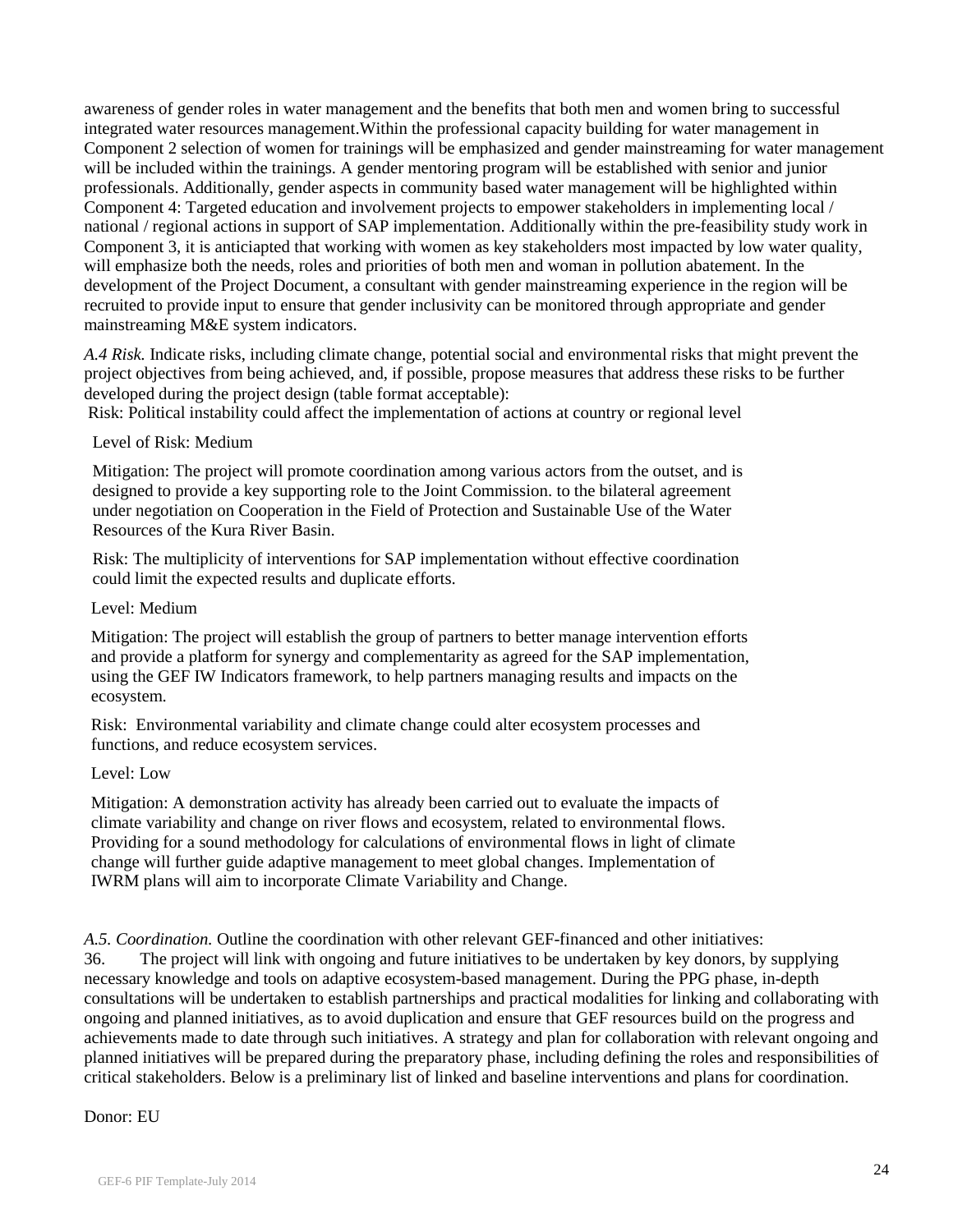Objective of the intervention: EU Waters Initiative for EECCA region focuses on water resource management and improvements to water quality

Proposed Coordination: Ongoing coordination with EUWI efforts in the Kura , including those implemented through UNECE, OECD, and OSCE

Donor: WWF

Objective of the intervention: Sustainable Dams Initiative for the South Caucasus

Proposed Coordination actions: Support to WWF efforts through data exchange and inclusion with SAP Activities.

Also members of the UNDP-GEF PCU will serve on the Advisory Board of the WWF Project.

Donor: UNECE

Objective of the intervention: Bilateral agreement in process to align TB water management between AZ and GE in line with the UNECE Helsinki Convention

Proposed Coordination actions: Pending finalization of the agreement, support to the establishment and functioning of a bilateral Joint Commission to maximize harmonization and minimize redundancies Donor: UNECE

Objective of the intervention: Both countries have signed the UNECE Helsinki Convention Protocol on Water and Health, Azerbaijan has ratified it.

Proposed Coordination actions: In line with the functions of the Protocol, provide ongoing support to data exchange between approaches, data management and pollution abatement measures, when and where possible. Donor: UNESCO-IHE

Objective of the intervention: UNESCO-IHE and Delft University will be conducting a training of instructors for the IWRM MSc Program in Georgia. Azerbaijan will be self-funded with additional support from the GWP. Additional support will be sought by UNESCO-IHE to ensure longer-term inputs and sustainability of the IWRM MSc at the national levels.

Proposed Coordination actions: In line with the UNDP-GEF foundational project, which played a key catalytic role in the development of the shared IWRM MSc curriculum with Baku State University and Tbilisi State University, the proposed project will foster student-to-student learning and best-practices exchange through biannual basin-wide academic conferences.

Additional co-financing agencies will contribute the following:

Ministry of Ecology and Natural Resources Azerbaijan: Support for government involvement, data access, accommodations for project office, conference space, expertise and review of project materials, project guidance, data and information and coordination with other stakeholders and ministries. (\$770,000)

Ministry of Environment and Natural Resource Protection: Support for government involvement, data access, accommodations for project office as possible, conference space, expertise and review of project materials, project guidance, data and information and coordination with other stakeholders and ministries. (\$770,000) Ministry of Emergency Situations Azerbaijan: Additional water quality information, additional satellite imagery and use of GIS, extensive hydrological information collected by the MES AZ in an extensive water balance using international best practices. Sharing of data with project and with Georgia. (\$12,500,000)

AzerSu Joint Stock Company: Water quality information, and data collection methodologies, ground water studies in line with international best practices, construction of waste water treatment facilities throughout the basin in riparian communities that currently discharge untreated waste directly into the river. approaches to be shared with Georgia and other sectors through the project in accordance with SAP and IWRM Plan implementation. (\$75,000,000)

AzerAmelioration: Extensive refurbishment of irrigation using water conservation technologies in line with international best practices across the Azeri portion of the basin, and experiences of effectiveness to be shared with Georgian Amelioration through project. Additional data on water use, agricultural economics and water modeling approaches to be shared with Georgia and other sectors through the project in accordance with SAP and IWRM Plan implementation. (\$28,580,000)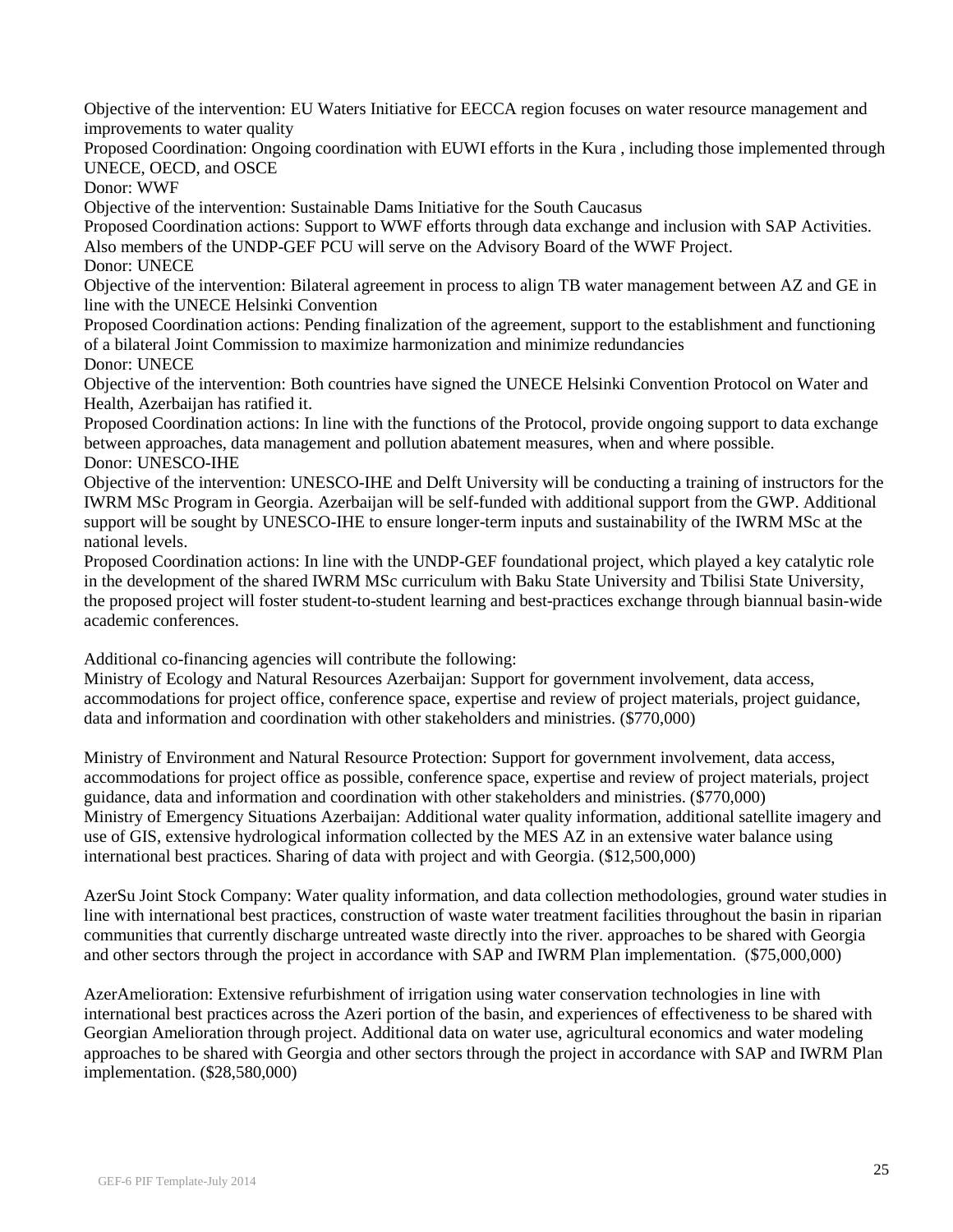UNDP Azerbaijan/EU - EC: Clima East: Supporting climate change mitigation and adaptation in Russia and Eastern Neighborhood countries through pilot projects. Improved land and forestry management, including critical flood plain forests and critical catchment areas. (\$649,351)

UNDP Georgia/Government of Finland - Sustainable livelihoods and responsible attitudes to environment project: Stakeholder education and awareness raising in critical and protected areas in the Kura Basin. Serves as a model for stakeholder education and increases populations awareness of importance of ecological management. (\$41,666)

UNDP Georgian/EU – Sustainable management of pastures project: Sustainable pasture management in areas of high sensitivity in the Kura Basin where overgrazing results in impacts on hydrological regimes. Will serve as an example of the importance of integrated land and water management. (\$649,350)

World Bank- Government of Georgia Irrigation and Land Market Development Project: Updating and refurbishment of irrigation channels in Kura Basin within Georgia, and introduction of water conservation and abstraction monitoring. Development of Water User Associations for improved water use and water efficiency and improved water quality from agriculture. Sharing of data, experience and expertise, including from/to Azerbaijan. (\$63,000,000)

EU Government of Georgia Technical Assistance for the Water Infrastructure Modernization and Development Project: In line with the EU Association Agreement, improvement in water infrastructure, including municipal water for Tbilisi and related environs discharged into Kura River through the Gardabani Collector 10 Km upstream from Azerbaijan border. Sharing of data, experience and expertise within Georgia and information exchange with Azerbaijan. (\$4,043,959)

EU Georgia Improvement of Waste Management Systems in Georgia: Support for improved waste management in Kura basin to reduce contamination of ground water through leaching of contaminants. Reduction of contamination of water resources and potential for site for abatement plan monitoring. (\$585,707)

EUWI Azerbaijan Support for National Level Capacity and Coordination through the EU Water Initiative: Support for coordination with the National Water Policy Dialog Meeting which serves as the Interministerial Coordination Committee. (\$240,000)

EUWI Georgia Support for National Level Capacity and Coordination through the EU Water Initiative: Support for coordination with the National Water Policy Dialog Meeting which serves as the Interministerial Coordination Committee. (\$240,000)

## **DESCRIPTION OF THE CONSISTENCY OF THE PROJECT WITH:**

**B.1** Is the project consistent with the National strategies and plans or reports and assessements under relevant conventions? (yes  $\boxtimes$  /no ). If yes, which ones and how: NAPAs, ASGM NAPs, MIAs, NBSAPs, NCs, TNAs, NCSAs, NIPs, PRSPs, NPFE, BURs, etc.:

 **37. CURRENTLY THE COUNTRIES HAVE NO BINDING LEGAL ENVIRONMENTAL CONVENTIONS IN THE BASIN . THROUGH THE FOUNDATIONAL PHASE OF THE UNDP-GEF KURA PROJECT A TRANSBOUNDARY SAP WAS DEVELOPED WITH HIGH LEVELS OF INPUTS FROM NATIONAL STAKEHOLDERS. THE SAP WAS ENDORSED BY MINISTRIES OF GEORGIA AND AZERBAIJAN BEFORE JUNE 2014, AND BOTH COUNTRIES HAVE NATIONAL LEVEL PLANS IN PLACE THAT DIRECTLY SUPPORT SAP IMPLEMENTATION. THE COUNTRIES ARE FINALIZING THE**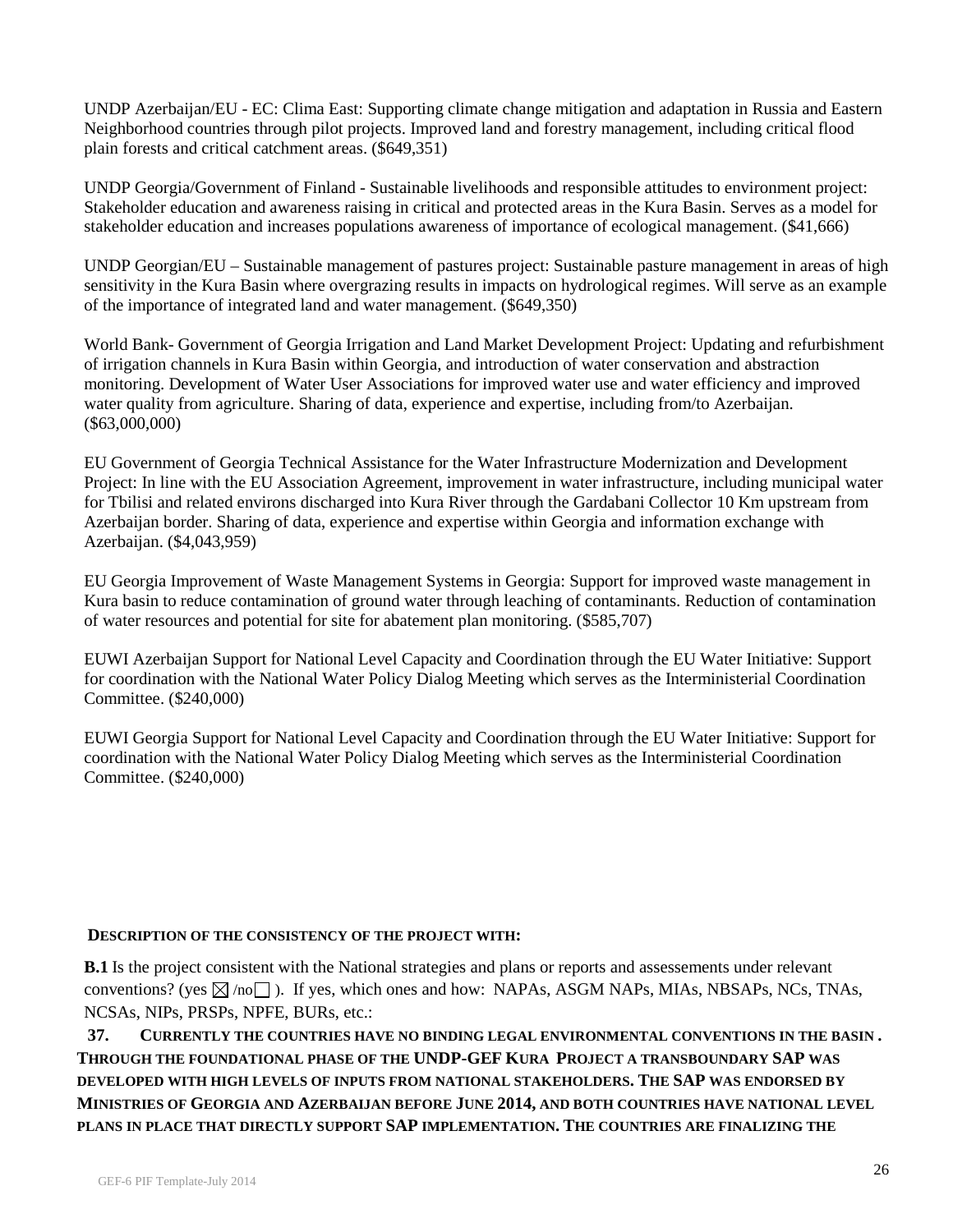**BILATERAL AGREEMENT UNDER NEGOTIATION ON COOPERATION IN THE FIELD OF PROTECTION AND SUSTAINABLE USE OF THE WATER RESOURCES OF THE KURA RIVER BASIN CURRENTLY. THE SAP IS DESIGNED TO PLAY A KEY SUPORTING ROLE TO THE BILATERAL AGREEMENT BY SUPPORTING DEVELOPMENT OF WATER GOVERNANCE PROTOCOLS, BUILDING THE CAPACITY OF THE COUNTRIES TO MEET THEIR OBLIGATIONS AND TO HARMONIZE THEIR APPROACHES FOR SUSTAINABLE WATER MANAGMEENT. SAP IMPLEMENTATION WITH CROSS SECTORAL IWRM USING THE WATER/FOOD/ENERGY/ENVIRONMENT SECURITY NEXUS HAS THE ADDITIONAL BENEFIT OF GARNERING SUPPORT FOR THE BILATERAL AGREEMENT BY STRENGTHENING SUPPORT FROM MULTIPLE SECTORS ACROSS THE REGION.**

**38. THE SAP HAS FOUR ECOSYSTEM QUALITY OBJECTIVES (EQOS) AND TEN OUTCOMES TO ACHIEVE THESE. THESE ARE:**

**•EQO # 1: TO ACHIEVE SUSTAINABLE UTILIZATION OF WATER RESOURCES TO ENSURE ACCESS TO WATER AND PRESERVE ECOSYSTEM SERVICES, THROUGH THE OUTCOMES "IMPROVED MANAGEMENT OF EXISTING QUANTITIES OF GROUNDWATER AND SURFACE WATER RESOURCES" AND "REDUCED LOSSES OF WATER RESOURCES".**

**•EQO # 2: TO ACHIEVE WATER QUALITY SUCH THAT IT WOULD ENSURE ACCESS TO CLEAN WATER FOR PRESENT AND FUTURE GENERATIONS AND SUSTAIN ECOSYSTEM FUNCTIONS IN THE KURA RIVER BASIN, THROUGH THE OUTCOMES "IMPROVED MONITORING PROGRAMS", "POLLUTION REDUCTION AND PREVENTION", AND "HARMONIZATION OF WATER QUALITY STANDARDS".**

**•EQO # 3: TO ACHIEVE AND MAINTAIN ECOSYSTEM STATUS WHEREBY THEY PROVIDE ESSENTIAL ENVIRONMENTAL AND SOCIO-ECONOMIC SERVICES IN A SUSTAINABLE MANNER IN THE KURA RIVER BASIN, THROUGH THE OUTCOMES "MONITORING AND ASSESSMENT OF THE STATUS OF RIVERINE AQUATIC ECOSYSTEMS", "IMPROVED SUSTAINABLE USE OF NATURAL RESOURCES", AND "RESTORATION OF RIVERINE ECOSYSTEMS".**

**•EQO # 4: TO ACHIEVE MITIGATION OF ADVERSE IMPACTS OF FLOODING ON INFRASTRUCTURES, RIPARIAN ECOSYSTEMS AND COMMUNITIES, THROUGH THE OUTCOMES "REDUCTION OF HAZARDS DUE TO FLOODS AND DROUGHT", AND "HARMONIZED CLIMATE CHANGE ADAPTATION".**

**39. THE AZERBAIJAN PRESIDENT PASSED A NATIONAL DECREE TO PRIORITIZE WATER RESOURCE MANAGEMENT IN JANUARY 2013. WHILE WATER RESOURCE MANAGEMENT HAD BEEN IMPORTANT, THIS DECREE HAS ACCELERATED THE DEVELOPMENT OF THE NATIONAL IWRM PLAN SUPPORTED BY THE UNDP-GEF FOUNDATIONAL PROJECT. IN ADDITION, BECAUSE OF THE INCOME GENERATED BY THE EXPORT OF PETROLEUM RESOURCES, AZERBAIJAN IS ABLE TO INVEST REVENUES INTO THE WATER SECTOR, INCLUDING THE DEVELOPMENT OF MUNICIPAL WATER RESOURCES MANAGEMENT, MELIORATION AND IRRIGATION FOR INCREASED FOOD SECURITY, AND THE MINISTRY OF EMERGENCY SITUATIONS, ESTABLISHED IN PART TO ADDRESS AND REDUCE FLOODING IMPACTS. THE FOCAL POINT MINISTRY OF ECOLOGY AND NATURAL RESOURCES CONTINUES TO SERVE AS A KEY PARTNER, AND NEW LEGAL STRUCTURES ARE RAPIDLY BEING DRAFTED TO SUPPORT THE IMPLEMENTATION OF IWRM, INCLUDING A GOVERNMENT ECONOMIC DEVELOPMENT PLAN FOR REGIONS IN AZERBAIJAN THAT WILL BE BASED ON THE IWRM PLAN FOR THE WATER SECTOR DEPENDENT DEVELOPMENT.**

**40. GEORGIA IS BLESSED WITH ABUNDANT WATER RESOURCES, AND HAS BEEN PURSUING A DEVELOPMENT PLAN THAT WILL ENABLE THE COUNTRY TO BECOME A NET EXPORTER OF HYDRO-POWER GENERATED ENERGY.**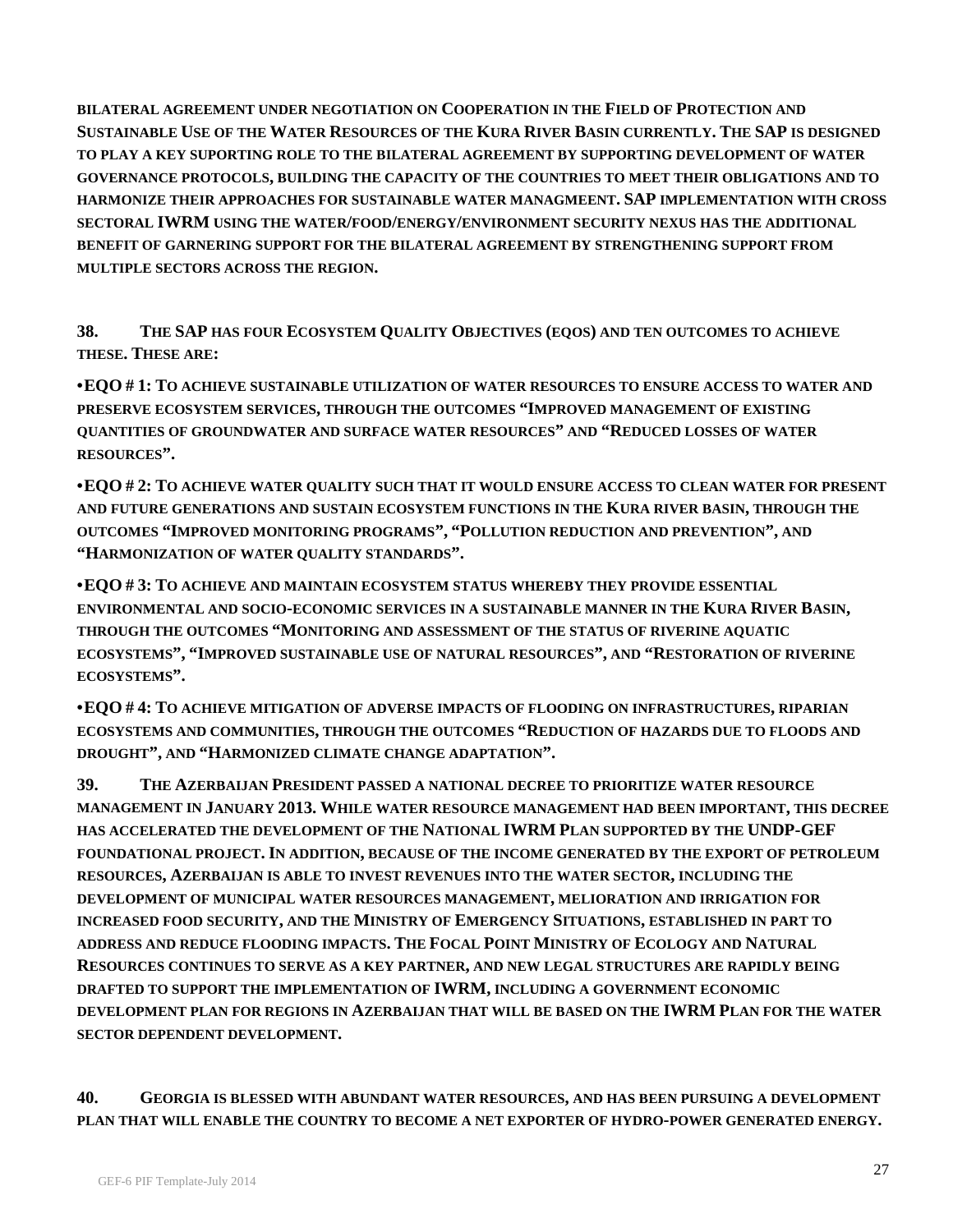**THE REALIZATION THAT PROTECTION AND PRESERVATION OF RIVER ECOSYSTEMS IS CRITICALLY NEEDED IS ACTIVELY BEING PURSUED BY THE GOVERNMENT, IN ORDER TO SUSTAIN THE NATURAL RESOURCES OF THE COUNTRY. THE UNDP-GEF FOUNDATIONAL PROJECT HAS SUPPORTED THE DEVELOPMENT OF A NATIONAL IWRM PLAN FOR GEORGIA THAT INCLUDES ADDRESSING THE NEED TO CREATE ROBUST INSTITUTIONAL STRUCTURES, HARMONIZE THE NATIONAL WATER CODE WITH NATIONAL AND INTERNATIONAL COMMITMENTS, AND SUPPORT HARMONIZATION WITH THE EU WFD. THERE IS AN AWARENESS THAT DEVELOPING THIS PLAN BASED ON EXISTING AND NEEDED CAPACITIES WILL REQUIRE ADDITIONAL SUPPORT AND COORDINATION WITH NEIGHBOURING STATES.**

**41. ADDITIONALLY, BOTH OF THE COUNTRIES HAVE SIGNED IMPORTANT INTERNATIONAL CONVENTIONS THAT ARE COMPLEMENTARY TO THE PROPOSED PROJECT, THE SAP AND NATIONAL PLANS. THIS INCLUDE, AMONG OTHERS:**

**•THE UNECE HELSINKI CONVENTION PROTOCOL ON WATER AND HEALTH;**

**•THE RAMSAR CONVENTION ON WETLANDS OF INTERNATIONAL IMPORTANCE;**

**•THE CONVENTION ON INTERNATIONAL TRADE IN ENDANGERED SPECIES OF WILD FAUNA AND FLORA;**

**•THE BASEL CONVENTION ON THE CONTROL OF TRANSBOUNDARY MOVEMENTS OF HAZARDOUS WASTES AND THEIR DISPOSAL;**

**•THE RIO CONVENTION ON BIOLOGICAL DIVERSITY;**

**•THE PARIS CONVENTION ON COMBATING DESERTIFICATION;**

**•THE UNITED NATIONS FRAMEWORK CONVENTION ON CLIMATE CHANGE AND ITS KYOTO PROTOCOL;**

**•THE AARHUS CONVENTION ON ACCESS TO PUBLIC INFORMATION, PUBLIC PARTICIPATION IN DECISION-MAKING, AND ACCESS TO JUSTICE IN ENVIRONMENTAL MATTERS; AND**

**•THE STOCKHOLM CONVENTION ON PERSISTENT ORGANIC POLLUTANTS.**

## **PART III: APPROVAL/ENDORSEMENT BY GEF OPERATIONAL FOCAL POINT(S) AND GEF AGENCY(IES)**

**A. Record of Endorsement[8](#page-27-0) of GEF Operational Focal Point (S) on Behalf of the Government(s):** (Please attach the [Operational Focal Point endorsement letter\(s\)](http://spapps.worldbank.org/apps/gef/teams/obs/Shared%20Documents/GEF%20OPERATIONS/Template/Docs%20linked%20to%20templates/OFP%20Endorsement%20Letter%20Template-July2014.doc) with this template. For SGP, use this SGP OFP endorsement letter).

| <b>NAME</b>          | <b>POSITION</b>             | <b>MINISTRY</b>             | DATE $(MM/dd/\gamma yyy)$ |
|----------------------|-----------------------------|-----------------------------|---------------------------|
| Ms. Nino Tkhilava    | Head of Department of       | MINISTRY OF   7 AUGUST 2014 |                           |
|                      | <b>Environmental Policy</b> | <b>ENVIRONMENT</b>          |                           |
|                      | and International           | AND NATURAL                 |                           |
|                      | <b>Relations</b>            | <b>RESOURCES</b>            |                           |
|                      |                             | <b>PROTECTION</b>           |                           |
|                      |                             | OF GEORGIA                  |                           |
| H.E.Hussein Baghirov | Minister                    | <b>MINISTRY</b>             | OF 21 JANUARY 2014        |
|                      |                             | <b>ECOLOGY AND</b>          |                           |
|                      |                             | <b>NATURAL</b>              |                           |

<span id="page-27-0"></span> $8$  For regional and/or global projects in which participating countries are identified, OFP endorsement letters from these countries are required even though there may not be a STAR allocation associated with the project.